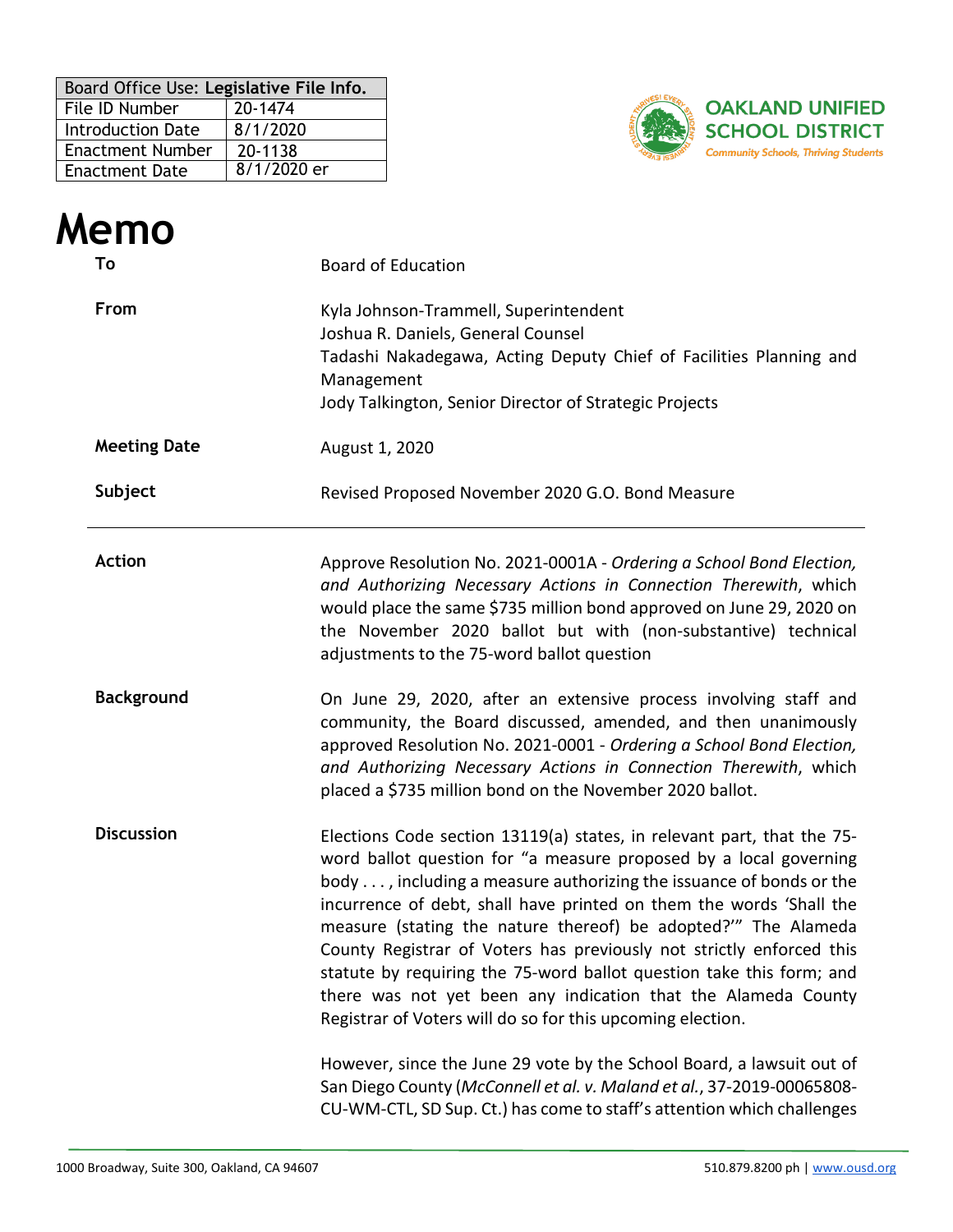a measure on the basis that it does not conform to the structure required by Elections Code section 13119(a). Rather than risk a similar challenge, staff is proposing to make technical changes to the 75-word ballot question out of an abundance of caution. **These technical changes do not change anything substantive about the measure, including the bond project list**.

More specifically, in comparison to the Resolution from June 29, 2020, this Resolution contains the new 75-word ballot question, a few additional WHEREAS clauses, and the addition of Section 8 to the "Now, Therefore, Be It Resolved" portion. Exhibit A (the Full Text of the Bond Measure) and Exhibit B (the Tax Rate Statement) of the Resolution are exactly the same.

In effect, approval of this Resolution would place the same G.O. Bond Measure on the November 2020 ballot as approved by the Board on June 29, 2020, except that this Resolution includes the adjusted 75 word ballot question.

**Fiscal Impact** See the Tax Information Statement, which is Exhibit B to the Resolution, which is found in the attached Resolution.

**Attachment** Resolution No. 2021-0001**A** - Ordering a School Bond Election, and Authorizing Necessary Actions in Connection Therewith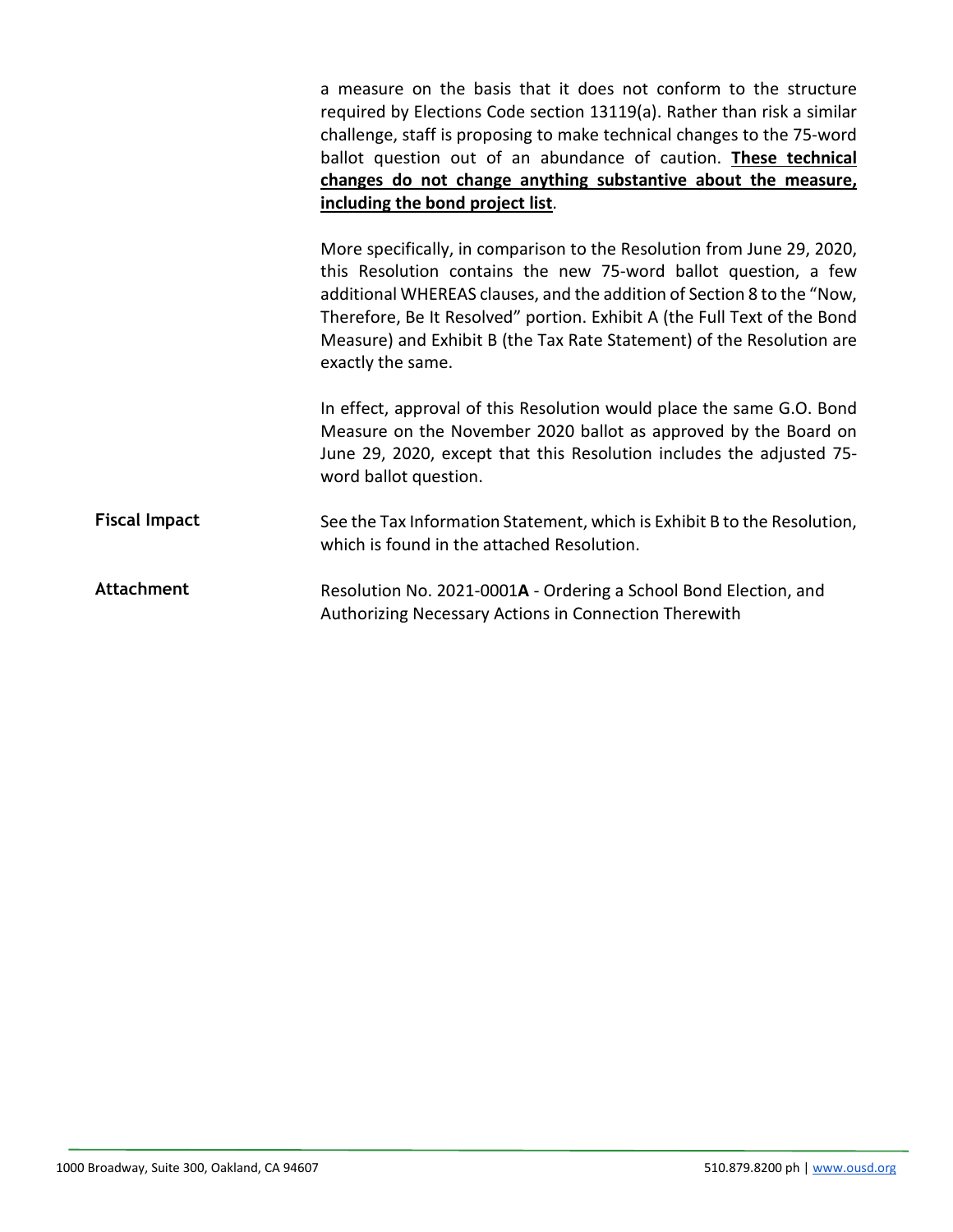

Community *Schools, Thriving Students* 

### **BOARD OF EDUCATION 2020**

|                              | Jody London, President, District 1     |                             | Shanthi Gonzales, Vice President, District 6 |                                 |
|------------------------------|----------------------------------------|-----------------------------|----------------------------------------------|---------------------------------|
|                              | jody.london@ousd.org                   |                             | shanthi.gonzales@ousd.org                    |                                 |
| <b>Nimee Eng. District 2</b> | <b>Jumoke Hinton Hodge, District 3</b> | <b>Gary Yee, District 4</b> | <b>Roseann Torres, District 5</b>            | <b>James Harris, District 7</b> |
| aimee.eng@ousd.org           | jumoke.hintonhodge@ousd.org            | gary.yee@ousd.org           | roseann.torres@ousd.org                      | james.harris@ousd.org           |

**RECEIVED Alameda County** 

August 3, 2020

AUG O 3 2020

**Reg. of Voters** 

### **HA D DELIVERED; ENDORSED COPY REQUESTED**

Tim Dupuis Registrar of Voters County of Alameda 1225 Fallon Street, Rm. G-1 Oakland, CA 94612

Anika Campbell-Belton Clerk, Board of Supervisors County of Alameda 1221 Oak Street, Suite 536 Oakland, CA 94612

Dear Mr. Dupuis and Ms. Campbell-Belton:

### Re: Oakland Unified School District Resolution No. 2021-0001A - Ordering A School Bond Election, And **Authorizing Necessary Actions** In **Connection Therewith [\$735 Million** - **November 3, 2020)**

Enclosed please find copy with original signatures of Oakland Unified School District Board of Education Resolution No. 2021-0001A, adopted August 1, 2020, Ordering A School Bond Election for up to \$735 Million for the District on the Tuesday, November 3, 2020 General Election Ballot. The particulars are stated in the Resolution.

Also enclosed in the letter packet for you, Mr. Dupuis, on a flash drive, is a Microsoft Word copy of the Resolution.

The District respectfully requests each of you to take any and all necessary official actions, required by law, to cause this matter to be placed before District voters on the November 3, 2020 Ballot.

I also will serve as liaison to your respective office as you prepare this Measure for the Ballot.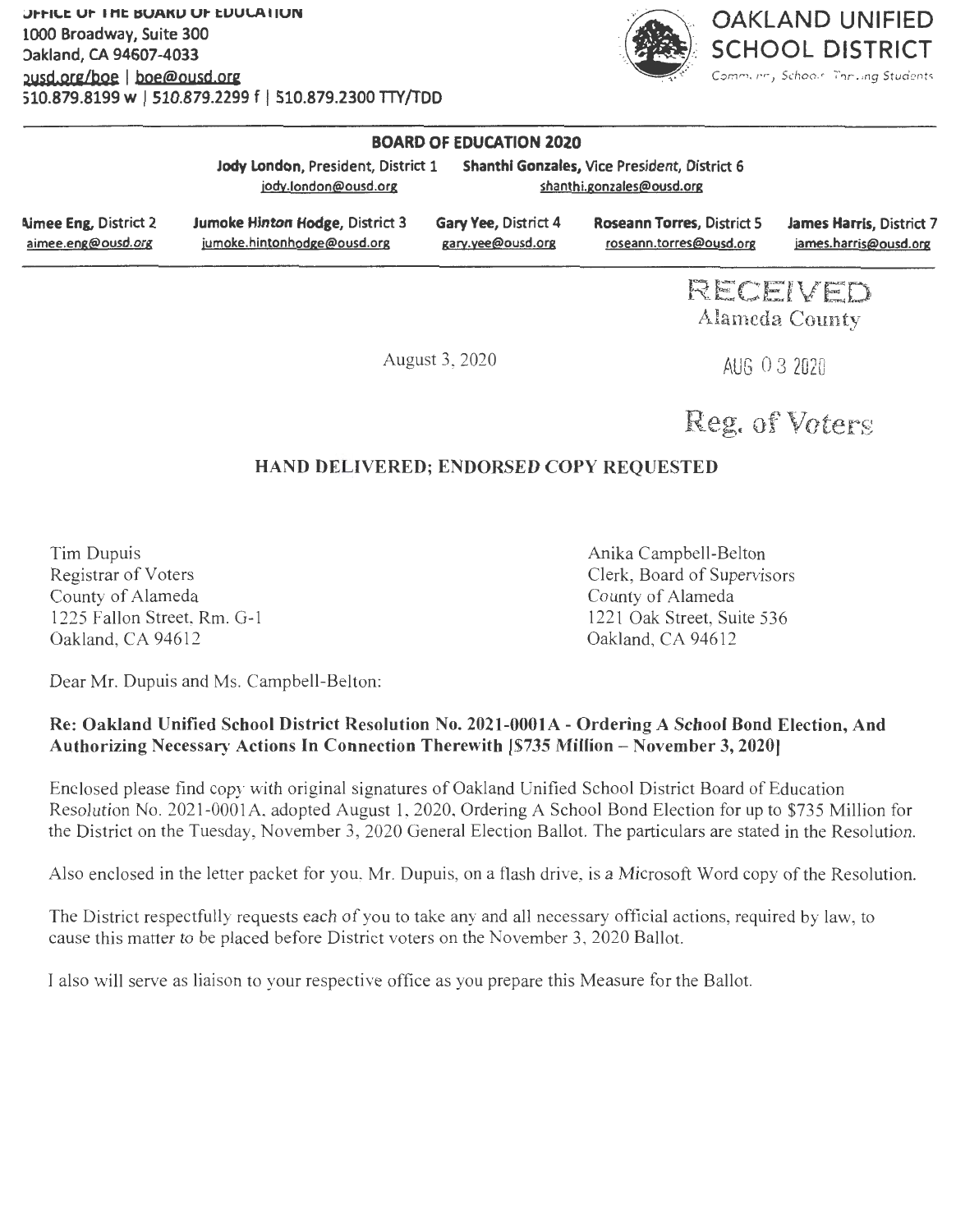### Tim Dupuis, Registrar of Voters Anika Campbell-Belton, Clerk, Board of Supervisors **Re: Oakland Unified School District Resolution No. 2021-0001A - Ordering A School Bond Election, And Authorizing Necessary Actions In Connection Therewith [ \$735 Million - November 3, 2 020) August 3, 2020**

Page 2 of 2

If I may respond to any questions or queries that you may have regarding the District's request, please feel free to communicate with me at 510/455-0797 (cell), or in my unavailability, Josh Daniels, General Counsel, at 510/842-5227 (cell).

Sincerely,

*t~-~ 3~* 

Edgar Rakestraw, Jr. Executive Assistant & Parliamentarian, Governing Board Manager, Legislative Operations Form 700 Filing Officer Oakland Unified School District (OUSD) 1000 Broadway, Suite 300 Oakland, CA 94607-4033 (510) 879-8199x24 Main (510) 879-8658 Direct Line (510) 879-2299 eFax (510) 879-2300 eTTY /TDD (510) 455-0797 (cell) http://www.ousd.org Edgar.Rakestraw@ousd.org

ER:st

Enclosure: Oakland Unified School District Board of Education Resolution No . 202 1-000 I A

cc: Josh Daniels, General Counsel (w/o enclosure) President Jody London and Members, Board of Education (w/o enclosure) Kyla Johnson Trammell, Secretary, Board of Education (w/o enclosure)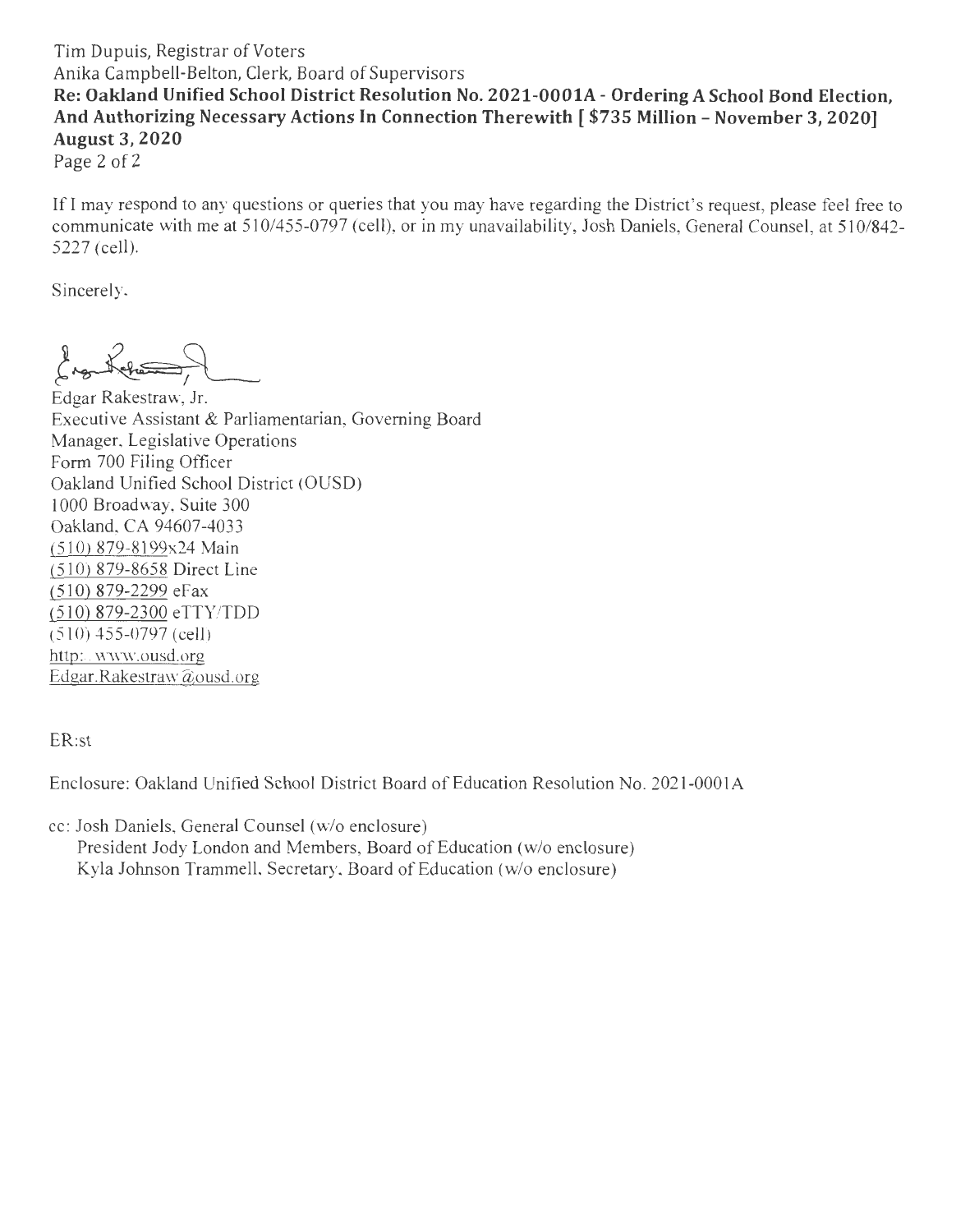

# **BALLOT MEASURE SUBMITTAL FORM AUG 0 3 2020**

Official Use Only: Date Stamp

Reg. of Voters

**All fields with an** \* **are required.** 

| Jurisdiction Name *: Oakland Unified School District                                                                                                                                                                                                                                                                                                                                                                                                                                                                                                                                                                |                                    | <b>Election Date *:</b><br>11/3/2020 |           |
|---------------------------------------------------------------------------------------------------------------------------------------------------------------------------------------------------------------------------------------------------------------------------------------------------------------------------------------------------------------------------------------------------------------------------------------------------------------------------------------------------------------------------------------------------------------------------------------------------------------------|------------------------------------|--------------------------------------|-----------|
| Note: The information as it appears within the text box will be printed on the ballot and voter guide.                                                                                                                                                                                                                                                                                                                                                                                                                                                                                                              |                                    |                                      |           |
| Insert ballot question text here *:                                                                                                                                                                                                                                                                                                                                                                                                                                                                                                                                                                                 |                                    |                                      |           |
| Shall Oakland Unified School District's measure to issue \$735 million in bonds<br>for: classroom repair and school safety improvements including upgrading<br>classrooms, science labs, and technology; improving student safety and<br>security; repairing bathrooms, electrical systems, and plumbing/sewers; and<br>improving energy efficiency/earthquake safety; at legal rates, levying about<br>\$60 per \$100,000 of assessed value, raising an average of \$48.5 million<br>annually for approximately 30 years, with citizens' oversight, audits, and no<br>money for administrator salaries be adopted? |                                    |                                      | 9<br>9995 |
| <b>TYPE OF MEASURE *</b>                                                                                                                                                                                                                                                                                                                                                                                                                                                                                                                                                                                            | <b>PERCENTAGE NEEDED TO PASS *</b> |                                      |           |
| <b>Parcel Tax</b><br>Regular Measure                                                                                                                                                                                                                                                                                                                                                                                                                                                                                                                                                                                | $50% + 1$                          | $\Box$ 66.6667%<br>$\Box$ 2/3        |           |
| $\boxminus$ Bond Measure<br><b>Charter Amendment</b>                                                                                                                                                                                                                                                                                                                                                                                                                                                                                                                                                                | $\boxminus$ Other: $55\%$          |                                      |           |
| <b>FULL-TEXT OPTION *</b>                                                                                                                                                                                                                                                                                                                                                                                                                                                                                                                                                                                           |                                    |                                      |           |
| Full Text to be printed in the Voter Information Pamphlet:                                                                                                                                                                                                                                                                                                                                                                                                                                                                                                                                                          |                                    |                                      |           |
| $\rightarrow$ YES (note: must provide an MS Word file)                                                                                                                                                                                                                                                                                                                                                                                                                                                                                                                                                              |                                    |                                      |           |
| $\Box$ NO - Do not print, but it's accessible at:                                                                                                                                                                                                                                                                                                                                                                                                                                                                                                                                                                   |                                    |                                      |           |
| <b>AUTHORIZED REPRESENTATIVE/CONTACT PERSON *</b><br>(office use)                                                                                                                                                                                                                                                                                                                                                                                                                                                                                                                                                   |                                    |                                      |           |
| Print Name: Edgar Rakestraw, Jr.<br>Executive Assistant and Parlimentarian,<br>Governing Board                                                                                                                                                                                                                                                                                                                                                                                                                                                                                                                      | Signature:                         |                                      |           |
| Phone #: 510/455-0797 (cell)<br>510/879-8658 office - direct line                                                                                                                                                                                                                                                                                                                                                                                                                                                                                                                                                   | Email: Edgar.Rakestraw@ousd.org    |                                      |           |
| <b>CONTACT INFORMATION</b>                                                                                                                                                                                                                                                                                                                                                                                                                                                                                                                                                                                          |                                    |                                      |           |
| (public use)                                                                                                                                                                                                                                                                                                                                                                                                                                                                                                                                                                                                        | Email: Edgar.Rakestraw@ousd.org    |                                      |           |
| Phone #: 510/879-8658                                                                                                                                                                                                                                                                                                                                                                                                                                                                                                                                                                                               |                                    |                                      |           |
|                                                                                                                                                                                                                                                                                                                                                                                                                                                                                                                                                                                                                     | Website: https://www.ousd.org      |                                      |           |
| All fields with an * are required.                                                                                                                                                                                                                                                                                                                                                                                                                                                                                                                                                                                  |                                    | Rev. 5/14/2020                       |           |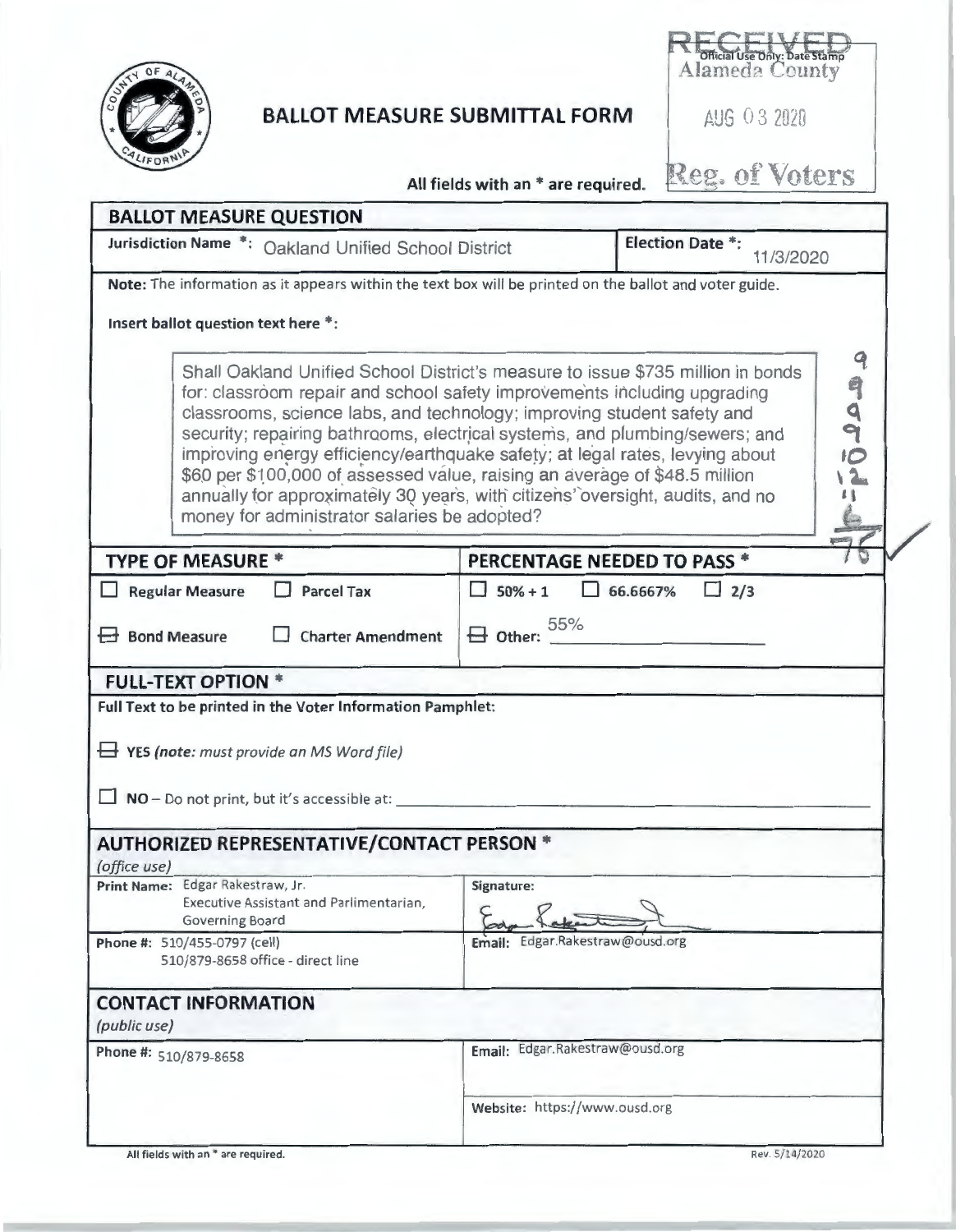

### **NOE LUCIO**

CANDIDATE AND NOMINATION SERVICES REGISTRAR OF VOTERS, ALAMEDA COUNTY

COURT HOUSE 1225 FALLON ST., RM . G-1 OAKLAND, CA 94612

Tel (510) 272-6985 Fax (510) 272-6982 noe. ucio@acgov.org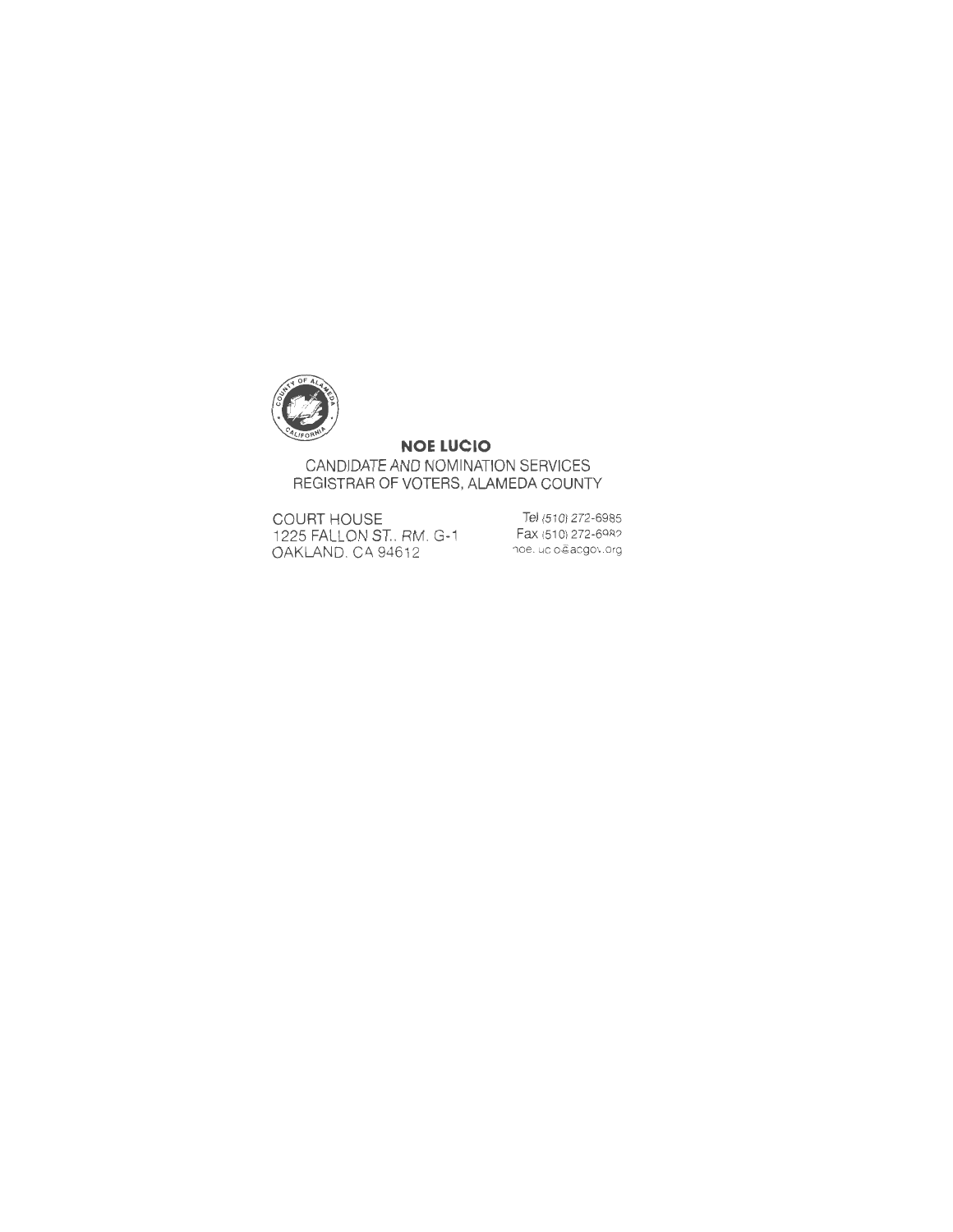**RECEIVED Alameda County** 

### **RESOLUTION OF THE BOARD OF EDUCATION OAKLAND UNIFIED SCHOOL DISTRICT**

**AUG** O 3 **2020** 

**RESOLUTION NO. 2021-000lA** 

**Reg. of Voters** 

### **ORDERING A SCHOOL BOND ELECTION, AND AUTHORIZING NECESSARY ACTIONS IN CONNECTION THEREWITH**

**WHEREAS,** the Board of Education (" Board") of the Oakland Unified School District ("District" ), located in the County of Alameda ("County"), is authorized to order elections within the District and to designate the specifications thereof, pursuant to Sections 5304 and 5322 of the California Education Code ("Education Code");

**WHEREAS,** the Board is specifically authorized to order elections for the purpose of submitting to the electors the question of whether general obligation bonds ("bonds") of the District shall be issued and sold for the purpose of raising money for the purposes authorized pursuant to Education Code Sections 15100 et seq.;

**WHEREAS,** pursuant to Section 18 of Article XVI and Section 1 of Article XIIIA of the California Constitution, and Section 15266 of the Education Code, school districts may seek approval of bonds and levy an *ad valorem* tax to repay those bonds upon a 55% vote of those voting on a proposition for the purposes hereinafter specified, provided certain accountability requirements are included in the proposition, including (a) that the proceeds from the sale of the bonds be used only for the purposes specified in Article XIIIA, Section  $1(b)(3)$  of the California Constitution, and not for any other purpose, including teacher and administrator salaries and other school operating expenses, (b) that a list of the specific school facilities projects to be funded be included, (c) that the school district board has certified that it has evaluated safety, class size reduction and information technology needs in developing, and (d) that performance and financial audits be required and there be oversight by an independent citizens' oversight committee to ensure that all funds are spent properly and as promised to the voters;

**WHEREAS,** the Board deems it necessary and advisable to submit such a bond proposition to the electors, which, if approved by 55% of the votes cast, would permit the District to issue its bonds;

**WHEREAS,** the Board has prepared a Facilities Master Plan in order to evaluate and address the facilities needs of the District and to help determine which projects to finance from a local bond at this time;

**WHEREAS,** the Board deems it necessary and advisable to fund the specific school facilities projects listed under the heading entitled "BOND PROJECT LIST" in the bond proposition contained in Exhibit A attached hereto ("Bond Project List");

**WHEREAS,** the Board has determined that the projects listed on the Bond Project List are authorized to be financed with bonds of the District under subsection (a) of Sections 15100 and 15264 et seq. of the Education Code and are for purposes specified in Article XIIIA, Section l(b)(3) of the California Constitution, and not for any other purpose, including teacher and administrator salaries and other school operating expenses;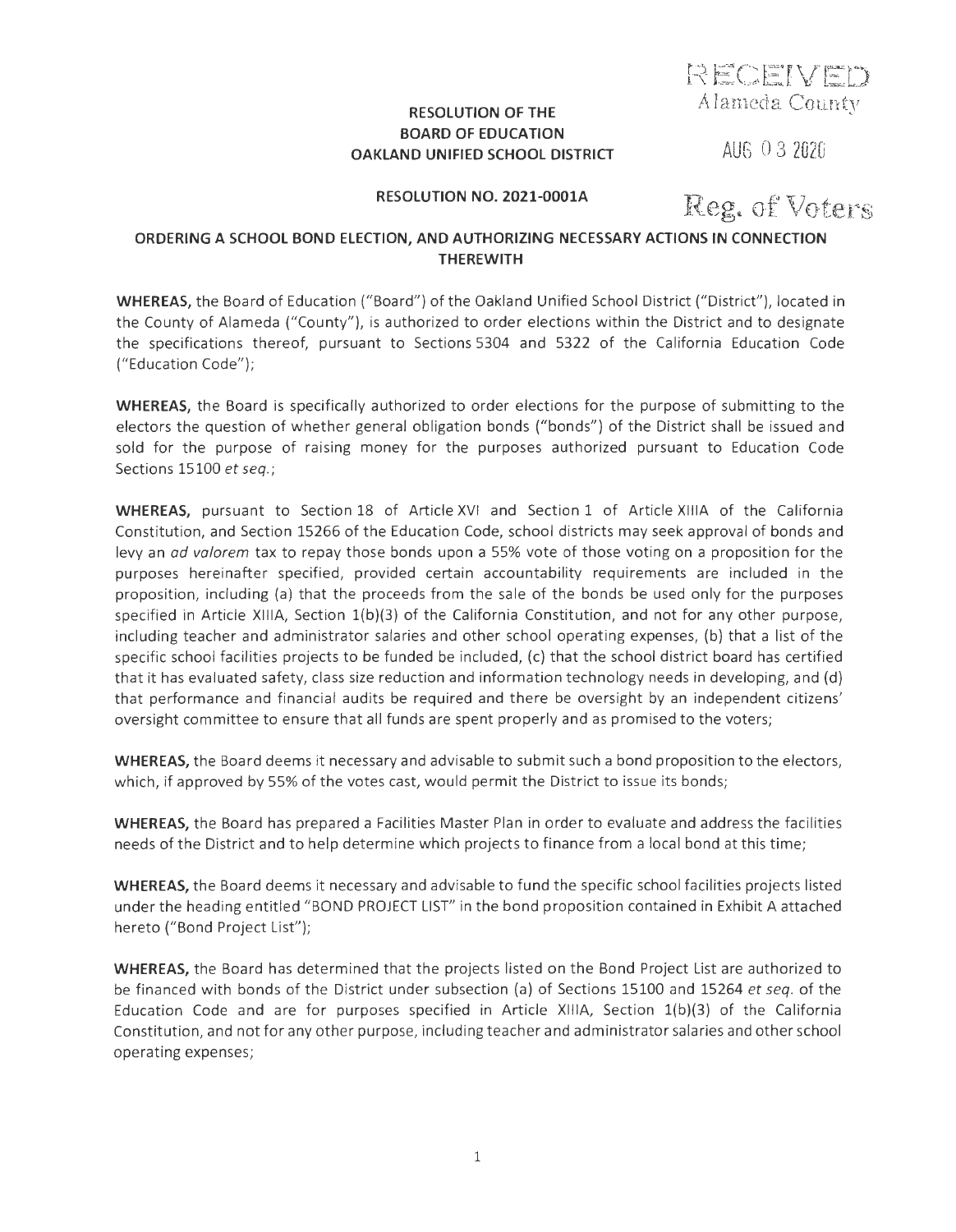**WHEREAS,** in accordance with Section 1 of Article XIIIA of the California Constitution, and as provided in the text of the bond proposition, the Board has evaluated safety, class size reduction and information technology needs in developing the Bond Project List;

**WHEREAS,** in accordance with Section 1 of Article XIIIA of the California Constitution, and as provided in the text of the bond proposition, the Board deems it necessary and advisable to require that performance and financial audits be required as part of the bond proposition and there be oversight by an independent citizens' oversight committee to ensure that all funds are spent properly and as promised to the voters;

**WHEREAS,** such a bond election must be conducted concurrent with a statewide primary election, general election or special election, or at a regularly scheduled local election at which all of the electors of the District are entitled to vote, as required by Section 15266 of the Education Code;

**WHEREAS,** such a statewide general election is scheduled to be conducted throughout the District on November 3, 2020;

**WHEREAS,** subsection (c) of Section 15100 of the Education Code provides that, before the governing board of a school district may order an election pursuant to Education Code Sections 15100 *et seq.,* it shall obtain reasonable and informed projections of assessed property valuations that take into consideration projections of assessed property valuations made by the county assessor;

**WHEREAS,** although the County Assessor does not make projections of assessed property valuations, the Board has been presented with projections of assessed property valuations of the property within the boundaries of the District in connection with developing the bond proposition that take into cons ideration, among other things, the long-term historical average growth rates of assessed property valuations of the property within the boundaries of the District and the Board finds those projections to be reasonable and informed;

**WHEREAS,** based upon such projections of assessed property valuation, if approved by voters, the Board estimates that the tax rate levied to meet the debt service requirements of the bonds proposed to be issued will not exceed the maximum tax rate permitted by Section 15270 of the Education Code;

**WHEREAS,** Section 9400 *et seq.* of the Elections Code ("Elections Code") requires that a tax information statement be contained in all official materials, including any voter information guide prepared, sponsored or distributed by the District, relating to the election, and this statement is contained in Exhibit B attached hereto and incorporated herein;

**WHEREAS,** the Board desires to authorize the filing of a ballot argument in favor of the bond proposition to be submitted to the voters at the election;

**WHEREAS,** the Board previously approved Resolution No. 2021-0001 - Ordering a School Bond Election, and Authorizing Necessary Actions in Connection Therewith, which contained all the necessary information to place the proposed G.O. Bond Measure on the November 2020 Ballot, including the language for the 75-word ballot question;

**WHEREAS,** the language of the 75-word ballot question requires a technical adjustment to ensure that it complies with State law; and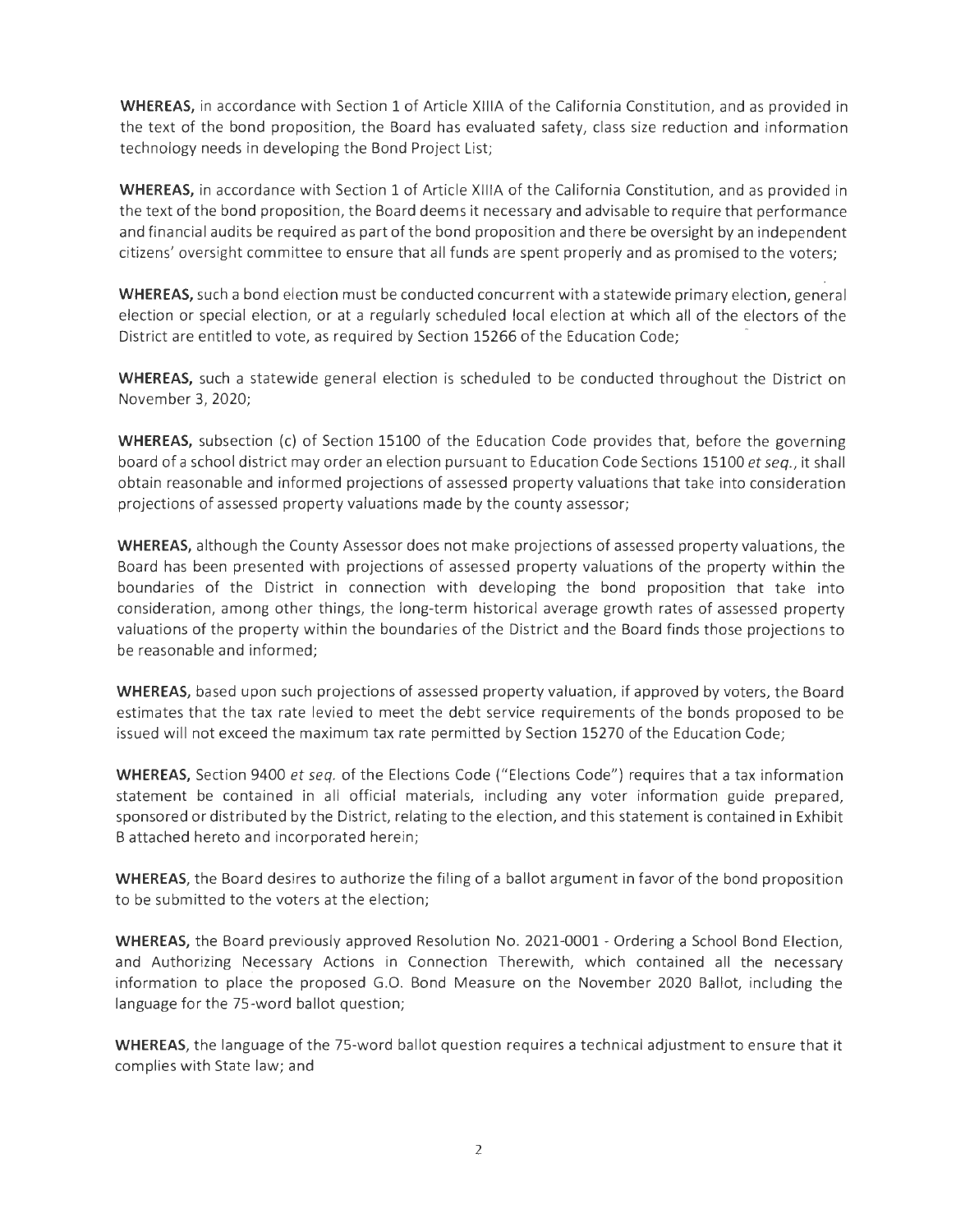**WHEREAS,** the G.O. Bond Measure proposed by this Resolution is exactly the same as the G.O. Bond Measure proposed by Resolution No. 2021-0001 - Ordering a School Bond Election, and Authorizing Necessary Actions in Connection Therewith except for the technical adjustments to the language of the 75-word ballot question.

**NOW, THEREFORE, BE IT RESOLVED,** the Board determines and orders as follows:

**Section 1.** Recitals. All of the above recitals are true and correct.

**Section 2. Specifications of Election Order; Required Certification.** Pursuant to Education Code Sections 5304, 5322, 15100 *et seq.,* and 15266, and Section 18 of Article XVI and Section 1 of Article XIIIA of the California Constitution, the Board hereby submits the bond proposition, contained in Exhibit A attached hereto and incorporated herein, for the statewide general election to be held within the boundaries of the District on November 3, 2020. In accordance with Section 1 of Article XIIIA of the California Constitution, and as provided in the text of the bond proposition, the Board hereby certifies that it has evaluated safety, class size reduction and information technology needs in developing the bond project list set forth in the bond proposition.

**Section 3. Conduct of Election.** (a) *Request to County Officers.* Pursuant to Section 5303 of the Education Code, the Registrar of Voters of the County (" Registrar of Voters") is required to, and is hereby requested to, take all steps to hold the election in accordance with law and these specifications.

(b) *Abbreviation of Proposition.* Pursuant to Sections 13119 and 13247 ofthe Elections Code, Sections 5322 and 15122 of the Education Code, the Board hereby directs the Registrar of Voters to use the following statement of the bond proposition on the ballot ("ballot statement"):

> Shall Oakland Unified School District's measure to issue \$735 million in bonds for: classroom repair and school safety improvements including upgrading classrooms, science labs, and technology; improving student safety and security; repairing bathrooms, electrical systems, and plumbing/sewers; and improving energy efficiency/earthquake safety; at legal rates, levying about \$60 per \$100,000 of assessed value, raising an average of \$48.5 million annually for approximately 30 years, with citizens' oversight, audits, and no money for administrator salaries be adopted?

As provided above, the Registrar of Voters is hereby requested to include the phrase "See voter guide for tax rate information" in the statement of the proposition.

(c) *Voter Pamphlet.* The Registrar of Voters is hereby requested to reprint the full text of the bond proposition as set forth in Exhibit A in its entirety in the voter information pamphlet to be distributed to voters.

(d) *Consolidation Requirement.* Pursuant to Section 15266(a) of the Education Code, the election shall be consolidated with the statewide election on November 3, 2020, and pursuant to Education Code Section 5342 and Part 3 (commencing with Section 10400) of Division 10 of the Elections Code, the Registrar of Voters and the Board of Supervisors of the County are hereby requested to order consolidation of the election with such other elections as may be held on the same day in the same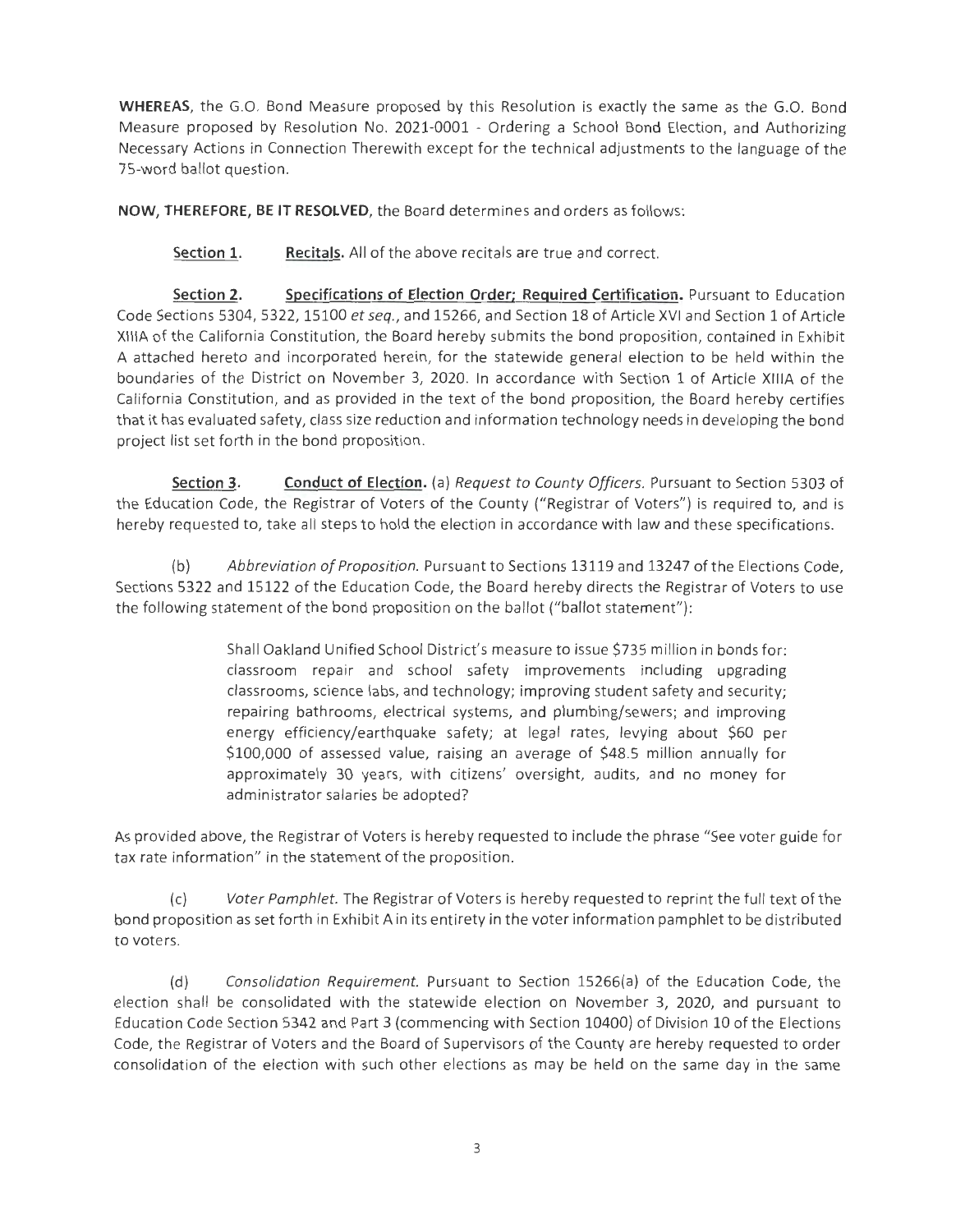territory or in territory that is in part the same. The District hereby acknowledges that the consolidated election will be held and conducted in the manner prescribed by Section 10418 of the Elections Code.

(e) *Canvass of Results.* The Board of Supervisors of the County is authorized and requested to canvass the returns of the election, pursuant to Section 10411 of the Elections Code.

(f) *Required Vote.* Pursuant to Section 18 of Article XVI and Section 1 of Article XIIIA of the California Constitution, the bond proposition shall become effective upon the affirmative vote of at least 55% of the voters of the District voting on the proposition.

(g) *Election Costs.* The District shall pay all allocable costs of the election approved by the Board of Supervisors of the County pursuant to Education Code Section 5421.

**Section 4. Delivery of Order of Election to County Officers.** The Clerk of the Board of the District is hereby directed to cause to be filed as soon as practicable, and in any event no later than August 7, 2020 (which date is not fewer than 88 days prior to the date set for the election), one copy of this Resolution to the Registrar of Voters, including the full text of the measure attached hereto as Exhibit A, and the tax information statement attached hereto as Exhibit B, containing the information required by Elections Code Section 9400 *et seq.,* completed and signed by the Superintendent of the District, and shall file a copy of this Resolution with the Clerk of the Board of Supervisors of the County. With respect to the tax information statement attached hereto as Exhibit B, the Board hereby adopts the procedures set forth in Election Code Section 9405.

**Section 5. Ballot Arguments.** The President of the Board, or any member or members of the Board as the President shall designate, are hereby authorized, but not directed, to prepare and file with the Registrar of Voters a ballot argument in favor of the bond proposition, within the time established by the Registrar of Voters, which shall be considered the official ballot argument of the Board as sponsor of the bond proposition.

**Section 6. Further Authorization.** The members of the Board, the Superintendent of the District, and all other officers of the District are hereby authorized and directed, individually and collectively, to do any and all things that they deem necessary or advisable in order to effectuate the purposes of this resolution in accordance with the terms hereof and of applicable provisions of law.

**Section 7.**  vote of the Board. **Effective Date.** This Resolution shall take effect upon its adoption by a two-thirds

**Section 8. Replacement of Prior Resolution.** This Resolution replaces and supersedes Resolution No. 2021-0001 - Ordering a School Bond Election, and Authorizing Necessary Actions in Connection Therewith.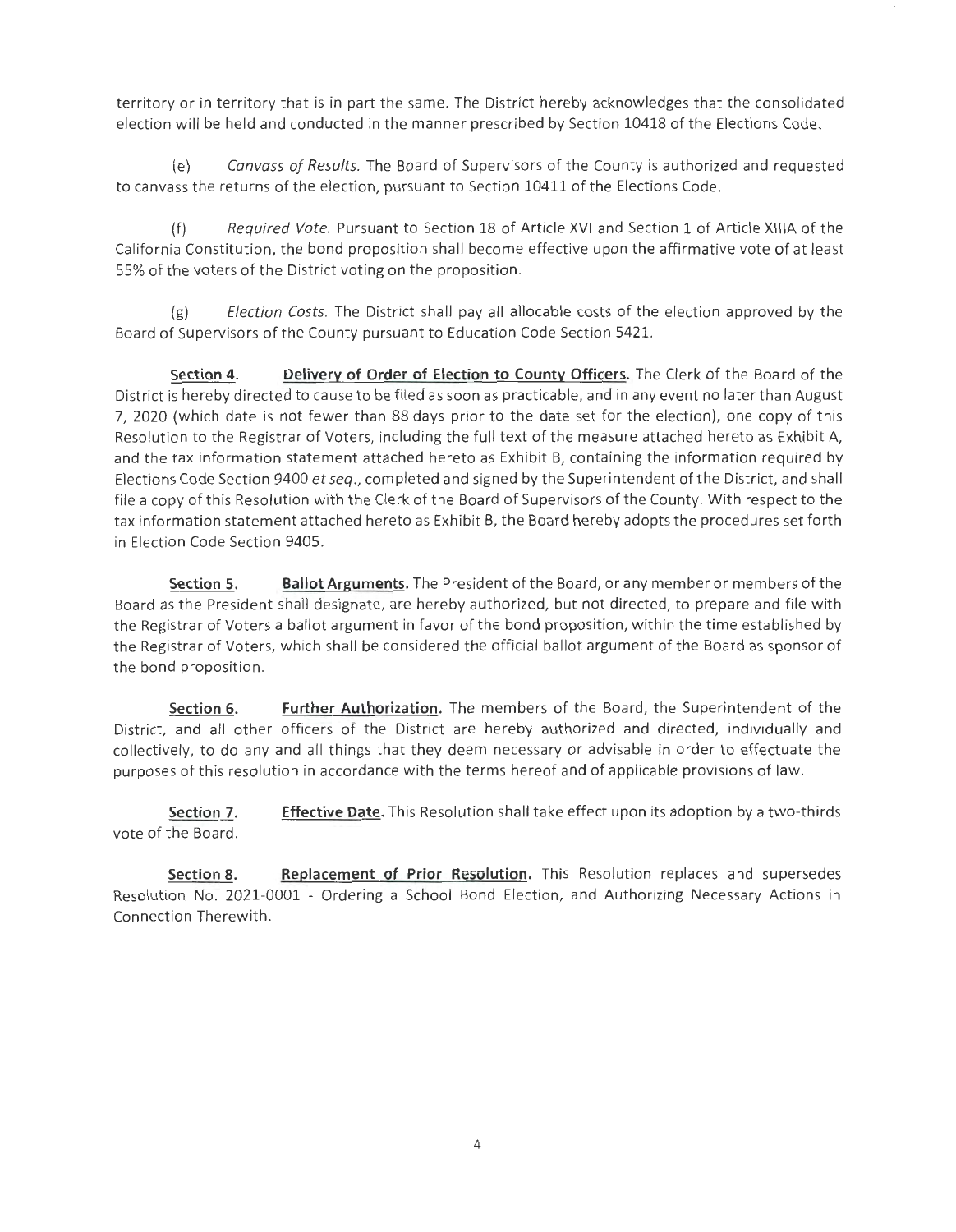PASSED AND ADOPTED this lst day, August, 2020, by the following vote:

A YES: Aimee Eng, Jumoke Hinton Hodge, Gary Yee, Roseann Torres, James Harris, President Jody London

NOES: None

ABSTAIN: None

ABSENT: Vice President Shanthi Gonzales

APPROVED:

Jody fait

President of the Board of Education of the Oakland Unified School District

Attes Kyla Johnson Trapmell

Secretary of the Board of Education of the Oakland Unified School District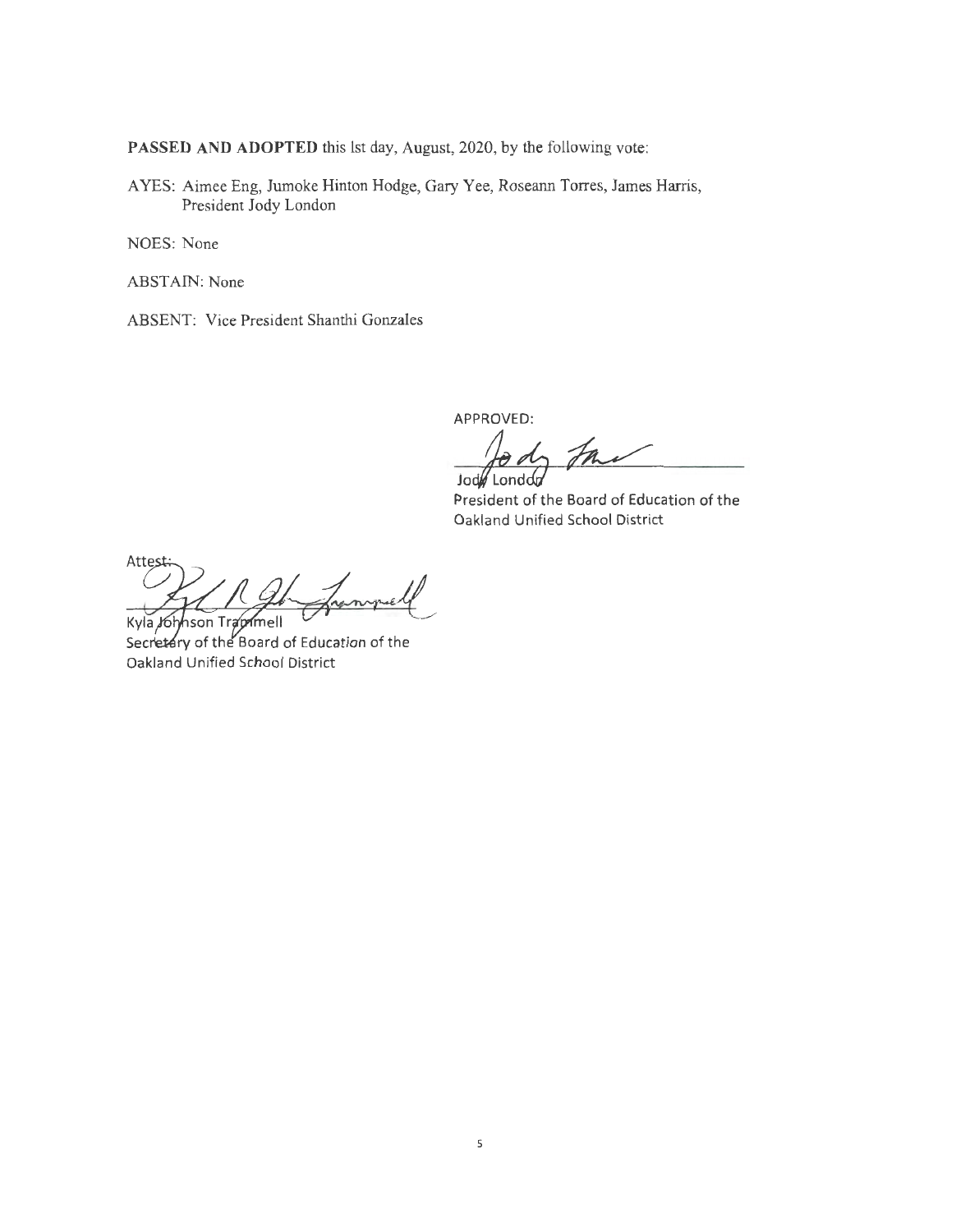## **RECEIVED Alameda County**

### **EXHIBIT A AUG** O 3 **<sup>2020</sup> FULL TEXT OF BOND PROPOSITION**

# **OAKLAND UNIFIED SCHOOL DISTRICT Reg. of Voters**

This bond proposition ("proposition") may be known and referred to as the "Oakland Unified School District Classroom Repair/Safety Improvement Measure" or as "Measure\_". *[designation to be assigned by County Registrar of Voters]* 

### **BOND AUTHORIZATION**

By approval of this proposition by at least 55% of the voters of the Oakland Unified School District ("District") voting on the proposition, the District shall be authorized to issue and sell general obligation bonds ("bond") of up to \$735,000,000 in aggregate principal amount to provide financing for the specific school facilities projects listed under the heading entitled "BOND PROJECT LIST" below ("Bond Project List"), subject to all of the accountability safeguards specified below.

### **ACCOUNTABILITY SAFEGUARDS**

The provisions in this section are specifically included in this proposition in order that the voters and taxpayers of the District may be assured that their money will be spent to address specific sch ool facilities needs of the District, all in compliance with the requirements of Article XIIIA, Section 1(b)(3) of the California Constitution, and the Strict Accountability in Local School Construction Bonds Act of 2000 (codified at Sections 15264 and following of the California Education Code ("Education Code")).

**Evaluation of Needs.** The Board of Education of the District ("Board") has prepared a Facilities Master Plan in order to evaluate and address the facilities needs of the District, and to determine which projects to finance from a local bond at this time. The Board hereby certifies that it has evaluated safety, class size reduction and information technology needs in developing the Bond Project List.

**Limitations on Use of Bonds.** Proceeds from the sale of bonds authorized by this proposition shall be used only for the construction, reconstruction, rehabilitation, or replacement of school facilities, including the furnishing and equipping of school facilities, or the acquisition or lease of real property for school facilities, and not for any other purpose, including teacher and administrator salaries and other school operating expenses. More specifically, the Bond Project List provides for the specific projects the District proposes to finance with proceeds from the sale of bonds authorized by this proposition and such proceeds shall be applied only to those specific purposes.

**Independent Citizens' Oversight Committee.** In accordance with and pursuant to Education Code Section 15278 *et seq.,* the Board shall establish an independent citizens' oversight committee, to ensure proceeds from the sale of bonds authorized by this proposition are expended only for the school facilities projects listed in the Bond Project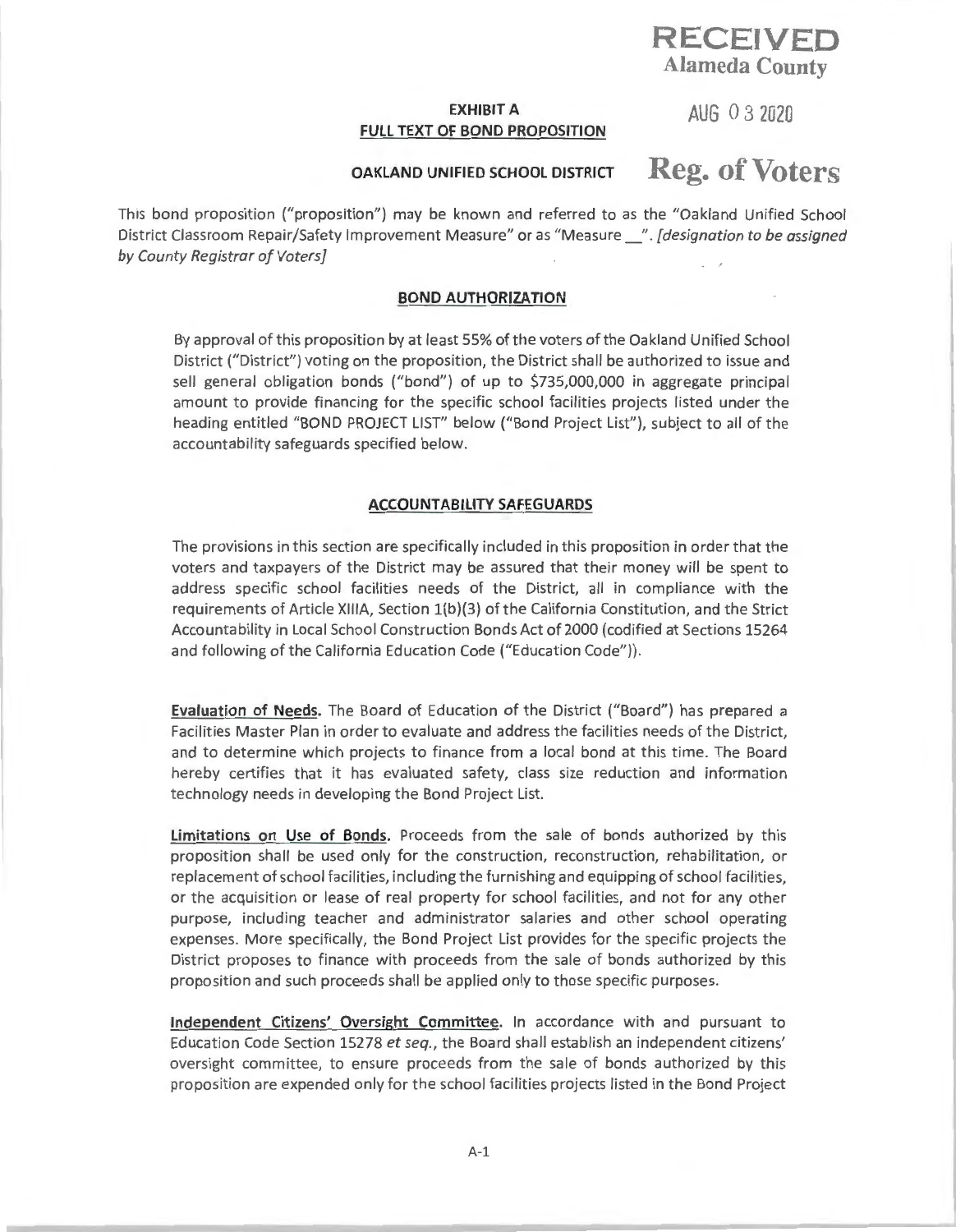List. The committee shall be established within 60 days of the date that the Board enters the election results on its minutes pursuant to Section 15274 of the Education Code . In accordance with Section 15282 of the Education Code, the citizens' oversight committee shall consist of at least seven members and shall include a member active in a business organization representing the business community located within the District, a member active in a senior citizens' organization, a member active in a bona fide taxpayers' organization, a member that is a parent or guardian of a child enrolled in the District, and a member that is both a parent or guardian of a child enrolled in the District and active in a parent-teacher organization . No employee or official of the District and no vendor, contractor or consultant of the District shall be appointed to the citizens' oversight committee .

**Annual Performance Audits.** In compliance with the requirements of Article XII IA, Section  $1(b)(3)(C)$  of the California Constitution, and the Strict Accountability in Local School Construction Bonds Act of 2000, the Board shall conduct an annual, independent performance audit to ensure that the proceeds from the sale of bonds authorized by this proposition have been expended only on the school facilities projects listed in the Bond Project List. These audits shall be conducted in accordance with the Government Auditing Standards issued by the Comptroller General of the United States for performance audits. The results of these audits shall be made publicly available and shall be submitted to the citizen s' oversight committee in accordance with Section 15286 of the Education Code.

**Annual Financial Audits.** In compliance w ith the requirements of Article XIIIA, Section l(b)(3)(D) of the California Constitution, and the Strict Accountability in Local School Construction Bonds Act of 2000, the Board shall conduct an annual, independent financial audit of the proceeds from the sale of bonds authorized by this proposition until all of those proceeds have been spent for the school facilities projects listed in the Bond Project List. These audits shall be conducted in accordance with the Government Auditing Standards issued by the Comptroller General of the United States for financial audits. The results of these audits shall be made publicly available and shall be submitted to the citizens' oversight committee in accordance with Section 15286 of the Education Code.

**Special Bond Proceeds Account; Annual Report to Board.** In compliance with the requirements of California Government Code ("Government Code" ) Section 53410 and following, upon approval of this proposition and the sale of any bonds approved, the Board shall take actions necessary to establish an account in which proceeds of the sale of bonds authorized by this proposition shall be deposited. In compliance with the requirements of Government Code Section 53411, as long as any proceeds of the bonds remain unexpended, the chief business officer (or other officer designated by the Board) of the District shall cause a report to be filed with the Board no later than January 1 of each year, commencing on the first January 1 after the sale of the first series of bonds, stating (a) the amount of funds collected and expended in that year, and (b) the status of any project required or authorized to be funded from bond proceeds. The report may relate to the calendar year, fiscal year, or other appropriate annual period as the chief business officer (or other officer designated by the Board) of the District shall determine, and may be incorporated into the annual budget, audit, or other appropriate routine report to the Board.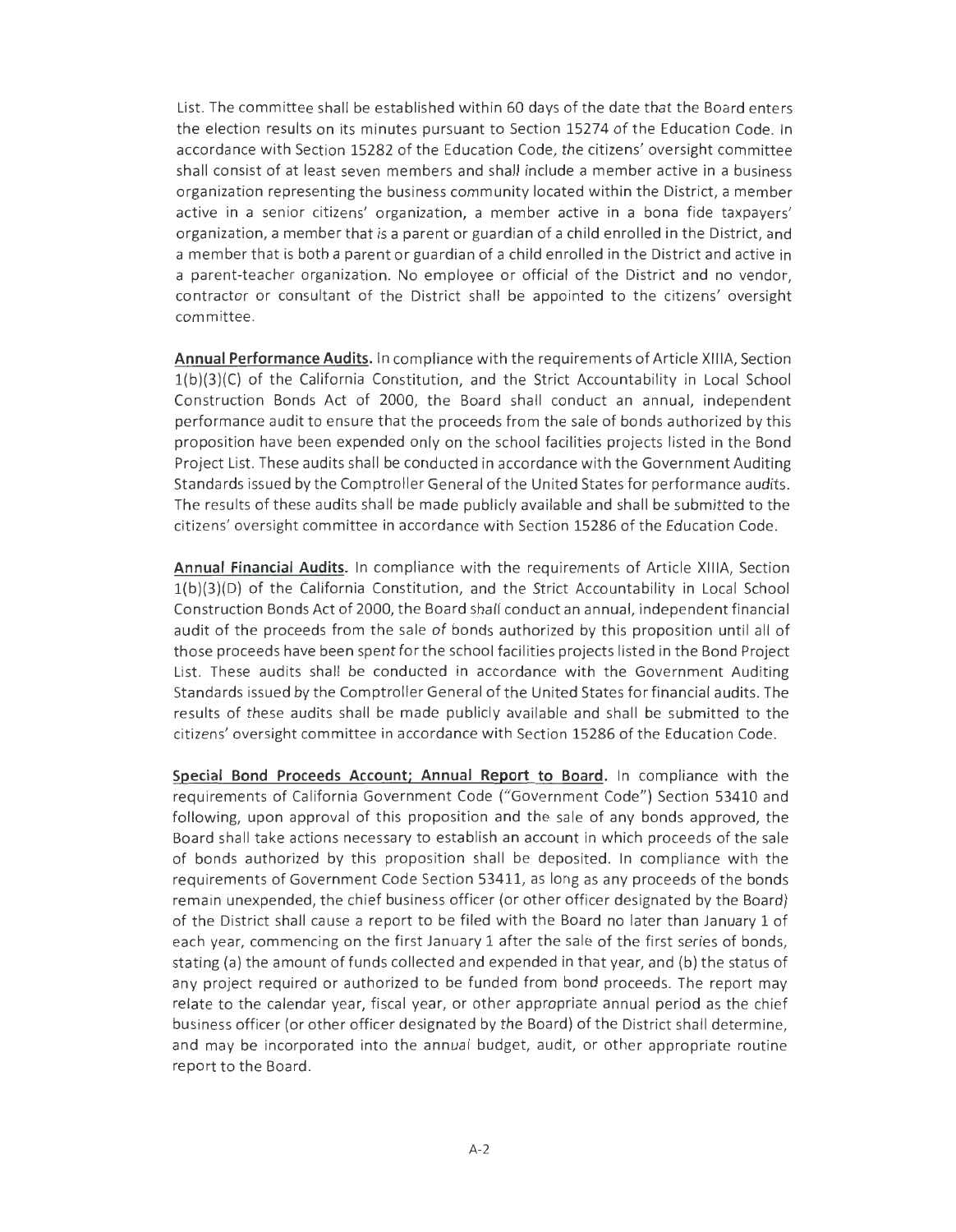### **FURTHER SPECIFICATIONS**

**Joint-Use Projects.** The District may enter into agreements with other public agencies or nonprofit organizations for joint use of the school facilities financed with the proceeds from the sale of bonds authorized by this proposition in accordance with Education Code Section 17077.42 (or any successor provision). The District may seek State grant funds for eligible joint-use projects as permitted by law, and this proposition hereby specifies and acknowledges that, subject to the limitations on the uses provided for herein, the proceeds from the sale of bonds authorized by this proposition will or may be used to fund all or a portion of the local share for any eligible joint-use projects identified in the Bond Project List or as otherwise permitted by California State regulations, as the Board shall determine.

**Single Purpose.** All of the purposes enumerated in this proposition shall be united and voted upon as one single proposition, pursuant to Education Code Section 15100, and all the enumerated purposes shall constitute the specific single purpose of the bonds, and the proceeds from the sale of bonds authorized by this proposition shall be spent only for such purpose, pursuant to Government Code Section 53410.

**Bonds may be Issued in Excess of Statutory Bonding Limit.** Issuance of all of the authorized bonds might require the outstanding debt of the District to exceed its statutory bonding limit of 2.50% of the total assessed valuation of taxable property in the District. In that event, the Board reserves the right to seek a waiver of its bonding limit from the State Board of Education, which has the power to waive certain requirements of the Education Code applicable to the District. By approval of this proposition, the voters have authorized the District to seek such a waiver, and to issue authorized bonds in excess of the 2.50% limit as the State Board of Education may approve. No such waiver has yet been sought or granted.

**Other Terms of the Bonds.** When sold, the bonds shall bear interest at an annual rate not exceeding the statutory maximum, and that interest shall be made payable at the time or times permitted by law. The bonds may be issued and sold in several series, and no bond shall be made to mature more than the statutory maximum number of years from the date borne by that bond.

#### **BOND PROJECT LIST**

The Bond Project List below lists the specific (types of) projects the District proposes to finance with proceeds of the bonds. The Bond Project List shall be considered a part of this bond proposition and shall be reproduced in any official document required to contain the full statement of the bond proposition. Listed projects will be completed as needed at a particular school or school facility site according to priorities established by the Board from time to time, and the order in which such projects appear on the Bond Project List is not an indication of priority for funding or completion. To the extent permitted by law, each project is assumed to include its share of costs of the election, bond issuance costs, construction-related costs, such as project and construction management, architectural, engineering, inspection and similar planning and testing costs, demolition and interim housing costs, legal, litigation, insurance, accounting and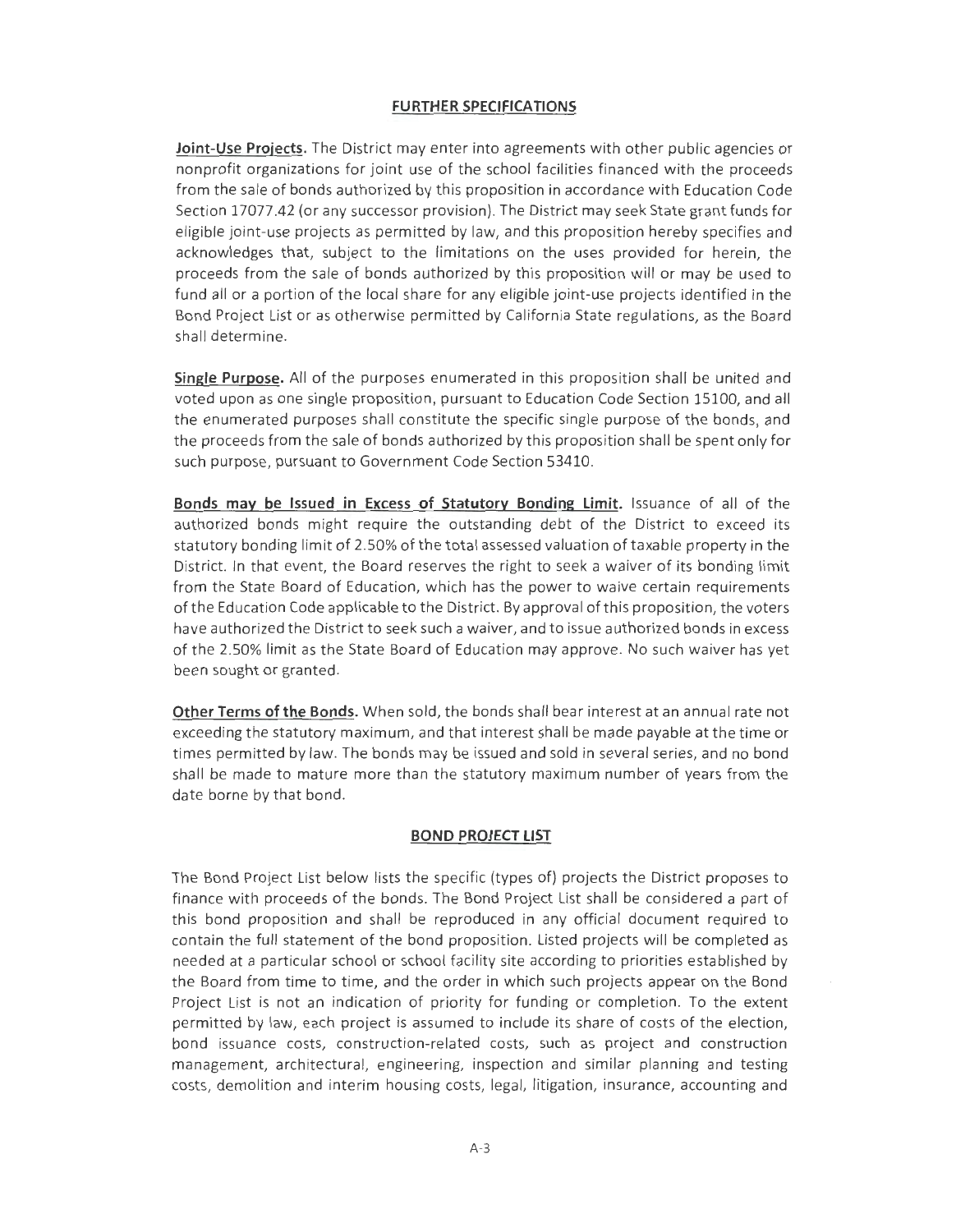similar fees, costs related to the independent annual financial and performance audits, a contingency for unforeseen design and construction costs, and other costs incidental to or necessary for the listed projects (whether the related work is performed by the District or third parties). The final cost of each project will be determined as plans are finalized, construction bids are awarded, and projects are completed. In addition, certain construction funds expected from non-bond sources have not yet been secured. Alternatively, if the District obtains unexpected funds from non-bond sources with respect to listed projects, such projects may be enhanced, supplemented or expanded to the extent of such funds. Some projects may be subject to further government approvals, including by State officials and boards and/or local environmental or agency approval.

Inclusion of a project on the Bond Project List is not a guarantee that the project will be completed (regardless of whether bond funds are available). The Board has found and determined that all projects listed below are capital expenditures. Any project listed below may be accomplished by construction, reconstruction, rehabilitation or replacement, as applicable and as determined by the Board, and includes furniture or equipment related thereto . The District may also undertake demolition at a school facility. The District may acquire or replace furniture and equipment in connection with each project listed below as necessary. Headings and subheadings in the Bond Project List are the types of projects the District intends to undertake and the projects that may be undertaken are not limited to the specifically enumerated projects listed thereunder.

The specific projects authorized to be financed with proceeds from the sale of bonds authorized by this proposition are as follows:

#### . **SITE-SPECIFIC PROJECTS**

**The following projects are authorized at the specific site(s), are supplemental to, and do not limit the authorization set forth elsewhere such as in the District-Wide Projects section below:** 

- Coliseum College Prep Academy (1390 66<sup>th</sup> Avenue)
	- Site expansion
	- Additional classrooms
- Claremont Middle School {5750 College Avenue)
	- New kitchen
	- New cafeteria/multipurpose room
- Elmhurst United Middle School (1800 98<sup>th</sup> Avenue)
	- Site modernization
- Garfield Elementary School (1640 22<sup>nd</sup> Avenue)
	- Site renovation or replacement (partial or total)
- Hillcrest Elementary School {30 Marguerite Drive) New kitchen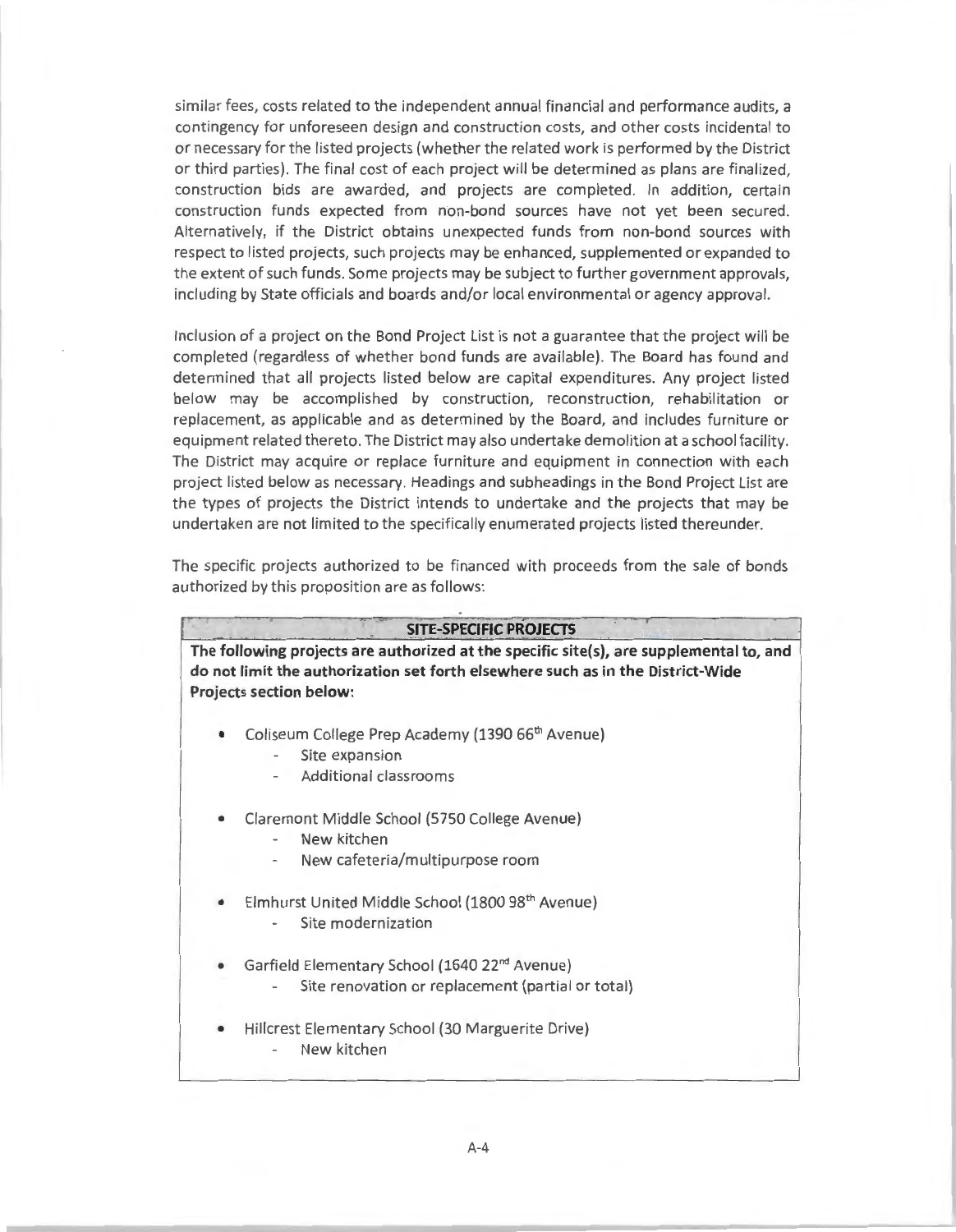- Laurel Child Deve lopment Center (3825 California Street)
	- Site renovation or replacement (partial or total)
- Marcus Foster Educational Leadership Center (1025 2<sup>nd</sup> Avenue)
	- Site plan
	- Site replacement
	- Facilities for alternative education and career technical education programing
	- Community service facilities
	- Central administration facilities, including but not limited to student and family facing services
- Mcclymonds High School (2607 Myrtle Street)
	- Site renovation or replacement (partial or total)
	- Site expansion to accommodate additional grade levels
- Melrose Leadership Academy/Maxwell Park Elementary School (5328 Brann Street and 4730 Fleming Avenue)
	- Site renovation (partial or total)
	- Site expansion/school consolidation at 4730 Fleming Avenue
- Piedmont Avenue Elementary School (4314 Piedmont Avenue)
	- New kitchen
- Roosevelt Middle School (1926 East 19th Street)
	- Site renovation or replacement (partial or total)
- Skyline High School (12250 Skyline Blvd)
	- ADA compliance
	- Bathrooms
	- Remove, replace, or acquire portables
	- Seismic

#### **DISTRICT-WIDE PROJECTS**

**In addition to the site-specific projects listed above, the following projects are also authorized at all current and future District locations:** 

- Facilities and technology improvements, including, but not limited to:
	- accommodation of more grade levels
	- acquisition of real property
	- addition of portables
	- athletic facilities and fields, such as gyms, turf, lighting, seating, fencing, pools, and courts, and including but not limited to Title IX compliance
	- central, on-site, and community kitchens
	- classroom and instructional technology (e.g., internet-connected devices and portable Wi-Fi equipment to connect to the internet) and technology infrastructure including but not limited to technology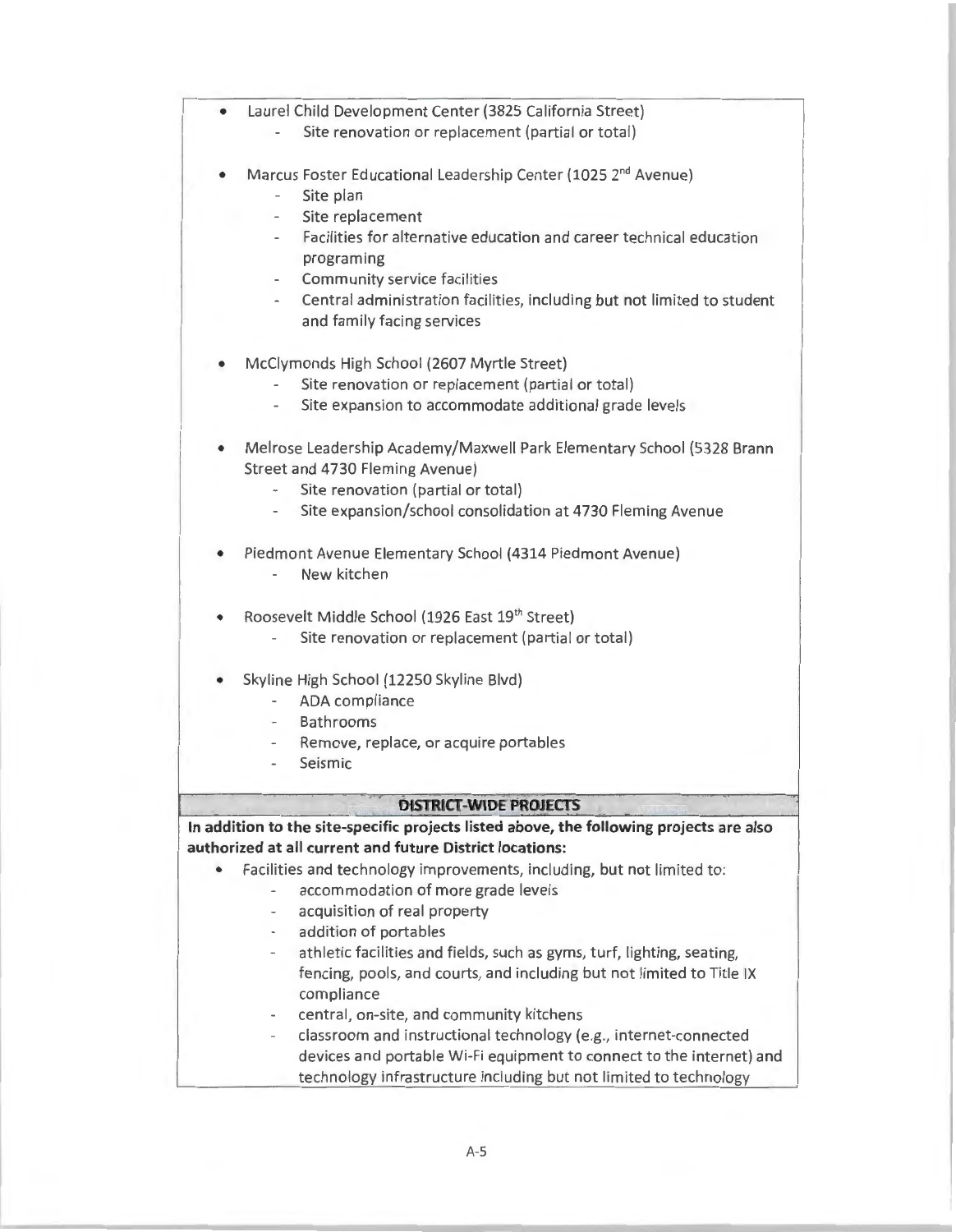|                              | infrastructure required for distance learning                                 |
|------------------------------|-------------------------------------------------------------------------------|
|                              | classroom and instructional technology including, but not limited to          |
|                              | technology infrastructure for 21st century student learning and/or            |
|                              | teaching                                                                      |
|                              | classrooms, labs, and specialized facilities including but not limited to     |
|                              | facilities for career and vocational technology programs and                  |
|                              | alternative education program                                                 |
| $\overline{\phantom{a}}$     | early childhood development centers, family counseling rooms, school          |
|                              | health centers                                                                |
| $\overline{\phantom{a}}$     | electrical infrastructure                                                     |
|                              | electrical systems, including but not limited to power distribution           |
| $\overline{\phantom{a}}$     | facility grounds and building systems                                         |
| $\overline{\phantom{a}}$     | hardscape                                                                     |
| $\overline{\phantom{a}}$     | HVAC systems                                                                  |
| $\mathbf{r}$                 | landscape                                                                     |
| $\overline{\phantom{a}}$     | landscaping and paving                                                        |
| $\overline{\phantom{a}}$     | mechanical and structural elements of buildings, including, but not           |
|                              | limited to, columns, trusses, beams, footers, building expansions, and        |
|                              | additional structures                                                         |
|                              | natural gas systems                                                           |
| $\frac{1}{2}$                | plumbing, including, but not limited to hot water systems, wastewater         |
|                              | systems, potable water systems, grey water systems, and sprinkler             |
|                              | systems                                                                       |
| $\qquad \qquad \blacksquare$ | removal of portables and replacement with permanent buildings                 |
| $\qquad \qquad -$            | roofs,                                                                        |
| $\overline{\phantom{0}}$     | sanitation                                                                    |
|                              | school playgrounds and educational gardens                                    |
|                              |                                                                               |
|                              | Health, safety, and security improvements including, but not limited to:      |
|                              | building accessibility                                                        |
|                              | cameras                                                                       |
|                              | centralized clock systems                                                     |
| $\overline{\phantom{a}}$     | centralized door locking systems                                              |
|                              | facilities improvements and equipment purposes related or in                  |
|                              | response to the COVID-19 pandemic                                             |
|                              | fencing                                                                       |
|                              | large-scale disasters, climate change, or Acts of God, including, but         |
|                              | not limited to, earthquakes and fires                                         |
| $\overline{\phantom{0}}$     | Public Safety Power Shutoffs (PSPS)                                           |
|                              | security systems and fire alarm systems                                       |
| $\overline{\phantom{a}}$     | seismic safety including, but not limited to seismic retrofits                |
| $\overline{\phantom{a}}$     | wildfire safety                                                               |
|                              |                                                                               |
|                              | Energy efficiency, resiliency and sustainability improvements, including, but |
|                              | not limited to:                                                               |
|                              | automatic control systems                                                     |
| ۰.                           | energy supply resiliency                                                      |

facility insulation  $\bar{z}$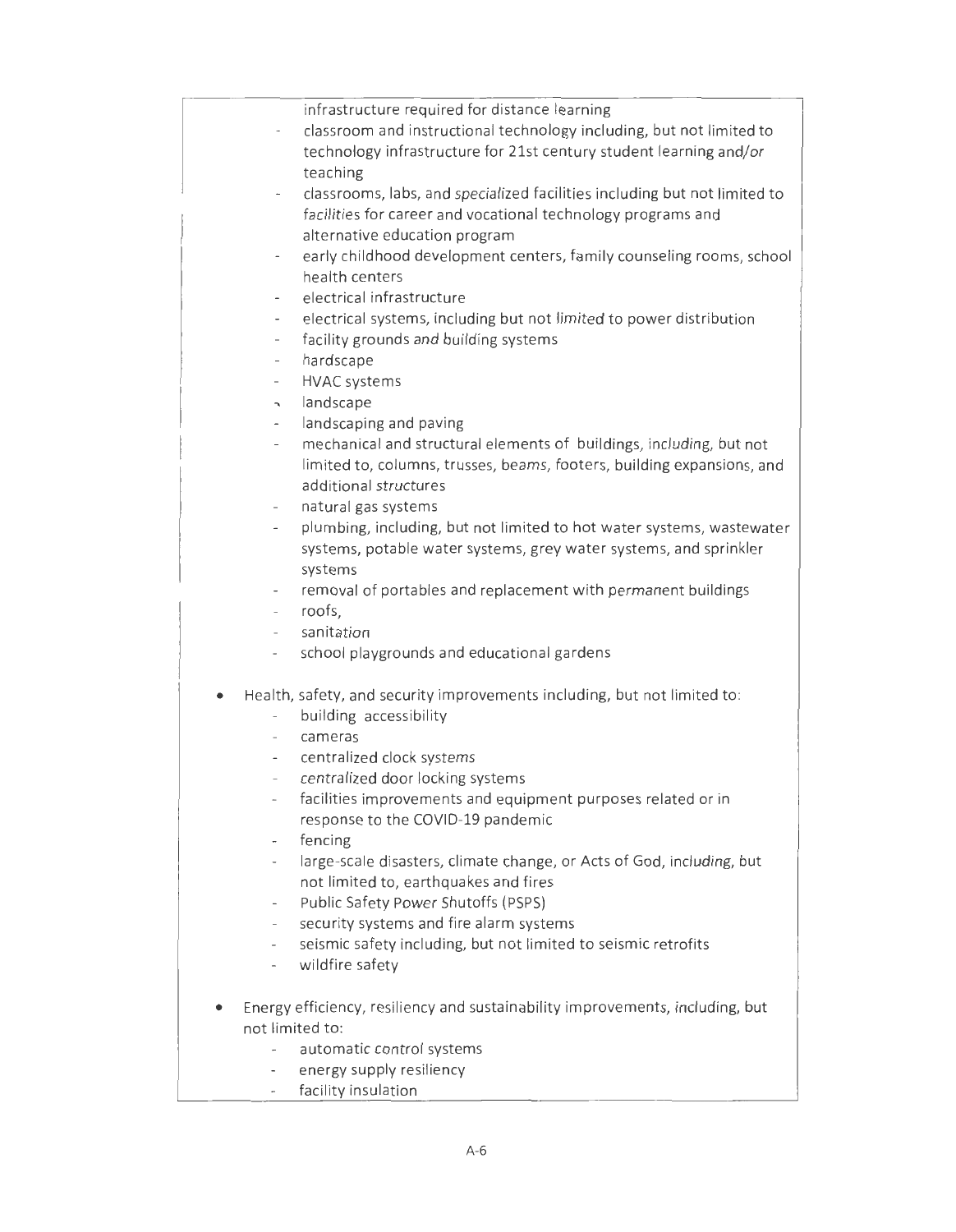- light pollution mitigation
- lighting, lighting technology, and other lighting control systems
- living schoolyards
- photovoltaic panels
- renewable power generation and storage equipment, infrastructure, and technology
- resource usage reduction including, but not limited to water, electricity, and natural gas
- storm water impacts including but not limited to drainage and retention
- window shades, sun-shades, as well as other shade and daylighting enhancements
- Improved utilization of unused or under-used assets, including, but not limited to:
	- administrative sites and inactive sites
	- consolidation of schools
	- expansion of schools
	- inactive or unused sites for alternative uses including but not limited to employee housing, housing for unsheltered youth, alternative academics, and training

,-

- sites or parts of sites to house administrative functions
- sites to host community partners

### **PROJECTS INVOLVING RENOVATION, REHABILITATION OR REPAIR**

For any project involving renovation, rehabilitation, or repair of a building or the major portion of a building, the District shall be authorized to proceed with new replacement construction instead (including any necessary demolition), if the Board of Education determines that replacement and new construction is more practical than renovation, rehabilitation and repair, considering the building's age, condition, expected remaining life, comparative cost, and other relevant factors.

#### **MISCELLANEOUS**

#### **All listed bond projects include at least all of the following as needed:**

- Removal of hazardous materials such as asbestos and lead paint as needed.
- Construction and/or installation of access improvements for disabled persons, as required by state and federal law.
- Associated onsite and offsite development, demolition and other improvements made necessary by listed bond projects.
- Planning, designing and providing (including leasing) temporary housing necessary for listed bond projects.
- Purchase of any rights-of-way and/or easements made necessary by listed bond projects.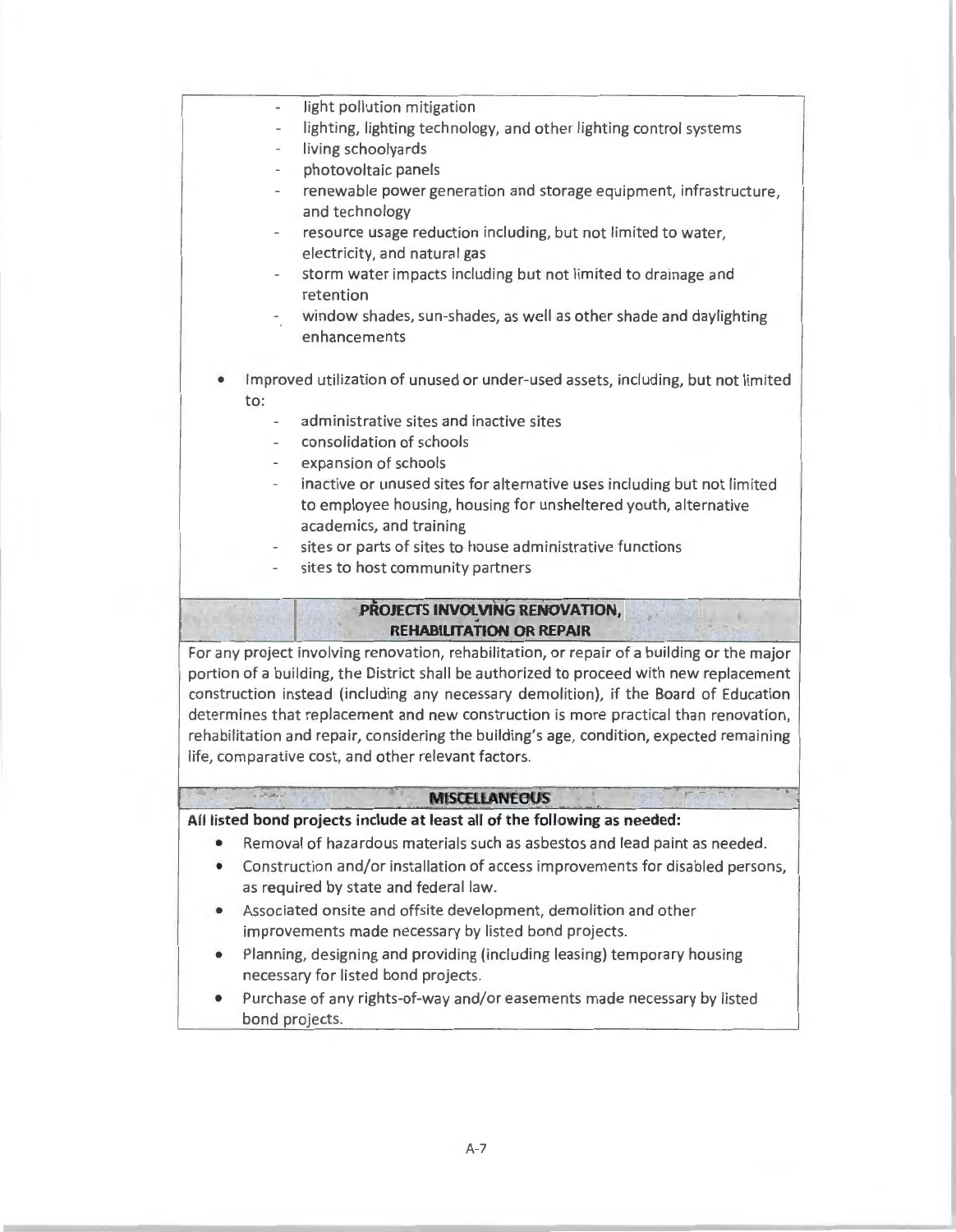• Acquisition of all or a portion of any school site or facility, or an interest therein, with respect to any school site or facility, encumbered in order to finance or refinance the listed school facilities projects, by prepaying lease payments related to the encumbrance.

#### **GENERAL PROVISIONS**

**Interpretation.** The terms of this bond proposition and the words used in the Bond Project List shall be interpreted broadly to effect the purpose of providing broad and clear authority for the officers and employees of the District to provide for the school facilities projects the District proposes to finance with the proceeds of the sale of bonds authorized by this proposition within the authority provided by law, including Article XIIIA, Section l(b)(3) of the California Constitution, Education Code Section 15000 *et seq.* and the Strict Accountability in Local School Construction Bonds Act of 2000. Without limiting the generality of the foregoing, such words as repair, improve, upgrade, expand, modernize, renovate, and reconfigure are used in the Bond Project List to describe school facilities projects in plain English and are not intended to expand the nature of such projects beyond, or have an effect on, and shall be interpreted to only permit, what is authorized under Article **XIIIA,** Section l(b)(3) of the California Constitution, Education Code Section 15000 *et seq.* and the Strict Accountability in Local School Construction Bonds Act of 2000. In this regard, the Bond Project List does not authorize, and shall not be interpreted to authorize, expending proceeds of the sale of bonds authorized by this proposition for current maintenance, operation or repairs .

**Severability.** The Board hereby declares, and the voters by approving this bond proposition concur, that every section and part of this bond proposition has independent value, and the Board and the voters would have adopted each provision hereof regardless of every other provision hereof. Upon approval of this bond proposition by the voters, should any part be found by a court of competent jurisdiction to be invalid for any reason, all remaining parts hereof shall remain in full force and effect to the fullest extent allowed by law, and to this end the provisions of this bond proposition are severable.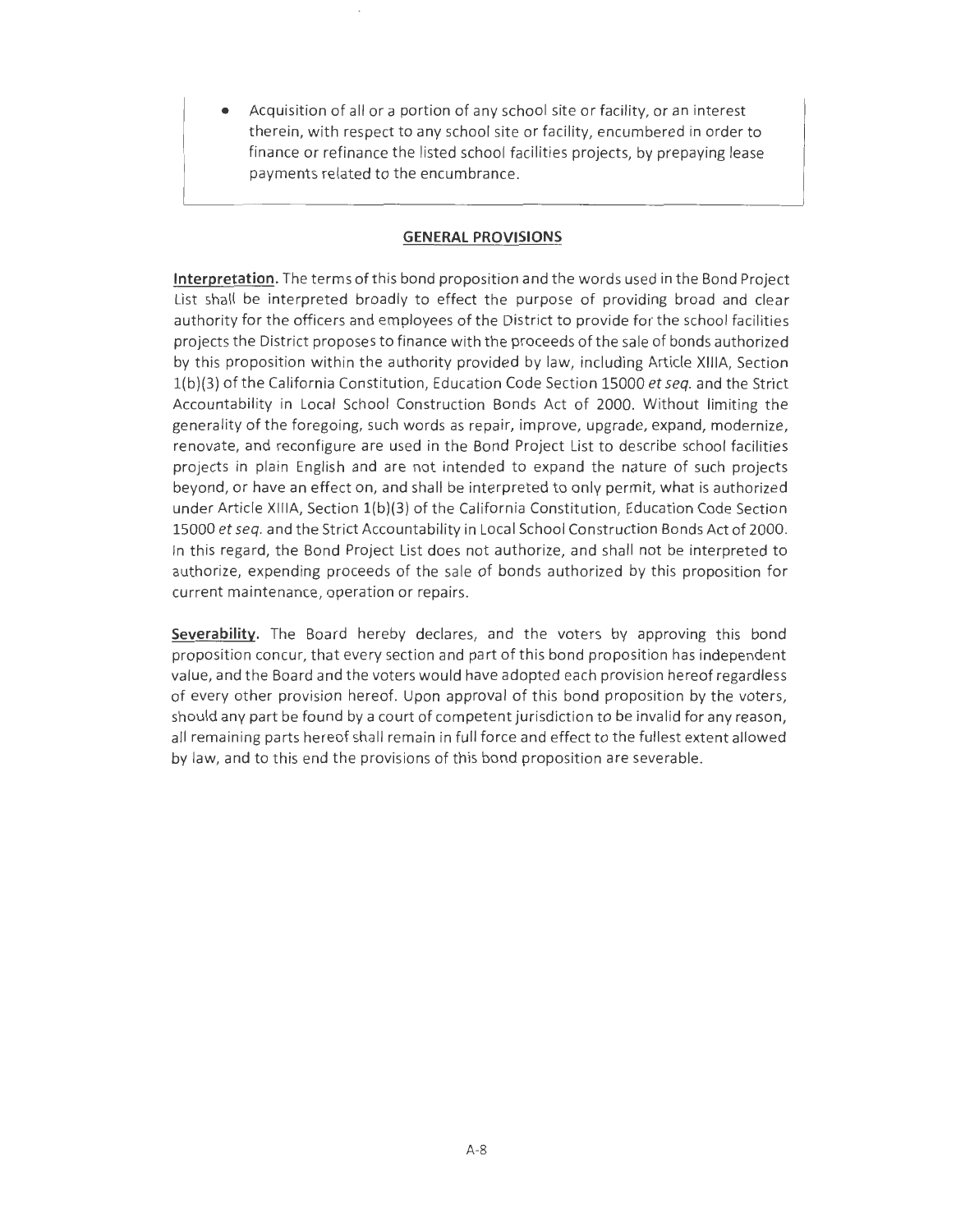**Alameda County** 

**AUG** O 3 **<sup>2020</sup>**

#### **EXHIBIT B TAX INFORMATION STATEMENT Reg. of Voters**

An election will be held in the Oakland Unified School District ("District") on November 3, 2020, to authorize the sale of up to \$735,000,000 in general obligation bonds ("bond") of the District. If the bond proposition ("proposition") is approved, the District expects to issue the bonds in multiple series over time. The following information is provided in compliance with Sections 9400 through 9405 of the California Elections Code .

- 1. Principal and interest on the bonds will be payable from the proceeds of tax levies made upon the taxable property in the District. The proceeds from the sale of bonds authorized by the proposition will benefit the community by providing financing for the school facilities projects described in the proposition.
- 2. The proposition imposes a tax on taxable property in the District. The tax rate to be levied for the bonds for any given year is generally equal to the debt service on the bonds in such year divided by the assessed value of taxable property within the District for such year.
- 3. The best estimate of the average annual tax rate that would be required to be levied to fund this bond issue over the entire duration of the bond debt service, based on assessed valuations available at the time of filing of this statement, is 5.3 cents per \$100 (\$53 per \$100,000) of assessed valuation.
- 4. The best estimate of the highest tax rate that would be required to be levied to fund this bond issue, based on estimated assessed valuations available at the time of filing of this statement, is 6 cents per \$100 (\$60 per \$100,000) of assessed valuation in fiscal year 2027-28.
- 5. The final fiscal year in which the tax to be levied to fund this bond issue is anticipated to be collected is fiscal year 2049-50. The tax will expire upon the final payment of the bonded indebtedness.
- 6. The best estimate of the total debt service, including the principal and interest, that would be required to be repaid if all of the bonds are issued and sold is approximately \$1,400,000,000.

Voters should note that estimated tax rates are based on the ASSESSED VALUE of taxable property on the County's official tax rolls, *not* on the property's market value, which could be more or less than the assessed value, and that such estimated tax rates are in addition to taxes levied to pay bonds authorized under other measures and other taxes imposed by or on behalf of the District. In addition, taxpayers eligible for a property tax exemption, such as the homeowner's exemption, will be taxed at a lower effective tax rate than described above. Property owners should consult their own property tax bills and tax advisors to determine their property's assessed value and any applicable tax exemptions.

Attention of all voters is directed to the fact that the foregoing information is based upon the District's projections and estimates only, which are not binding upon the District. The projected tax rates, average annual tax rate, highest tax rate, final fiscal year in which the tax is anticipated to be collected, the average annual dollar amount of taxes collected during the ten-year period following the initial tax levy, and the actual total debt service may vary from those presently estimated for a variety of reasons, including, without limitation, due to variations in the timing of bond sales, the amount or amortization of bonds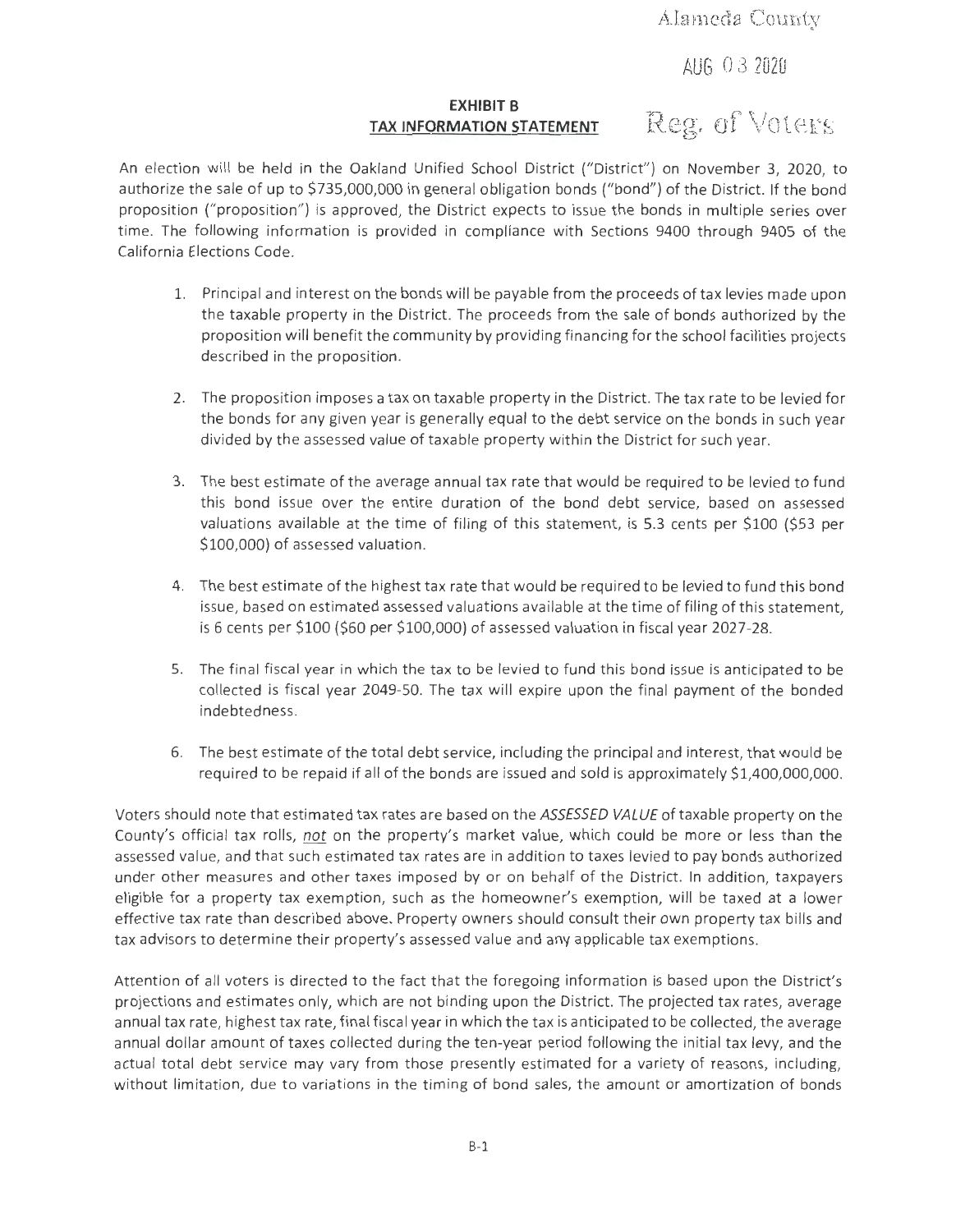sold, market conditions at the time of each sale, and actual assessed valuations over the term of repayment of the bonds. The dates of sale and the amount or amortization of bonds sold at any given time will be determined by the District based on need for construction funds and other factors, including the legal limitations on bonds approved by a 55% affirmative vote. Market conditions, including, without limitation, interest rates, are affected by economic and other factors beyond the control of the District and will depend on the bond market at the time of each sale. Actual future assessed valuation will depend upon the amount and value of taxable property within the District as determined by the County Assessor in the annual assessment and the equalization process. The growth or decline in assessed valuation is the result of a number of economic and other factors outside the control of the District.

Dated: August 1, 2020

Kyla Johnson Trammell Superintendent Oakland Unified School District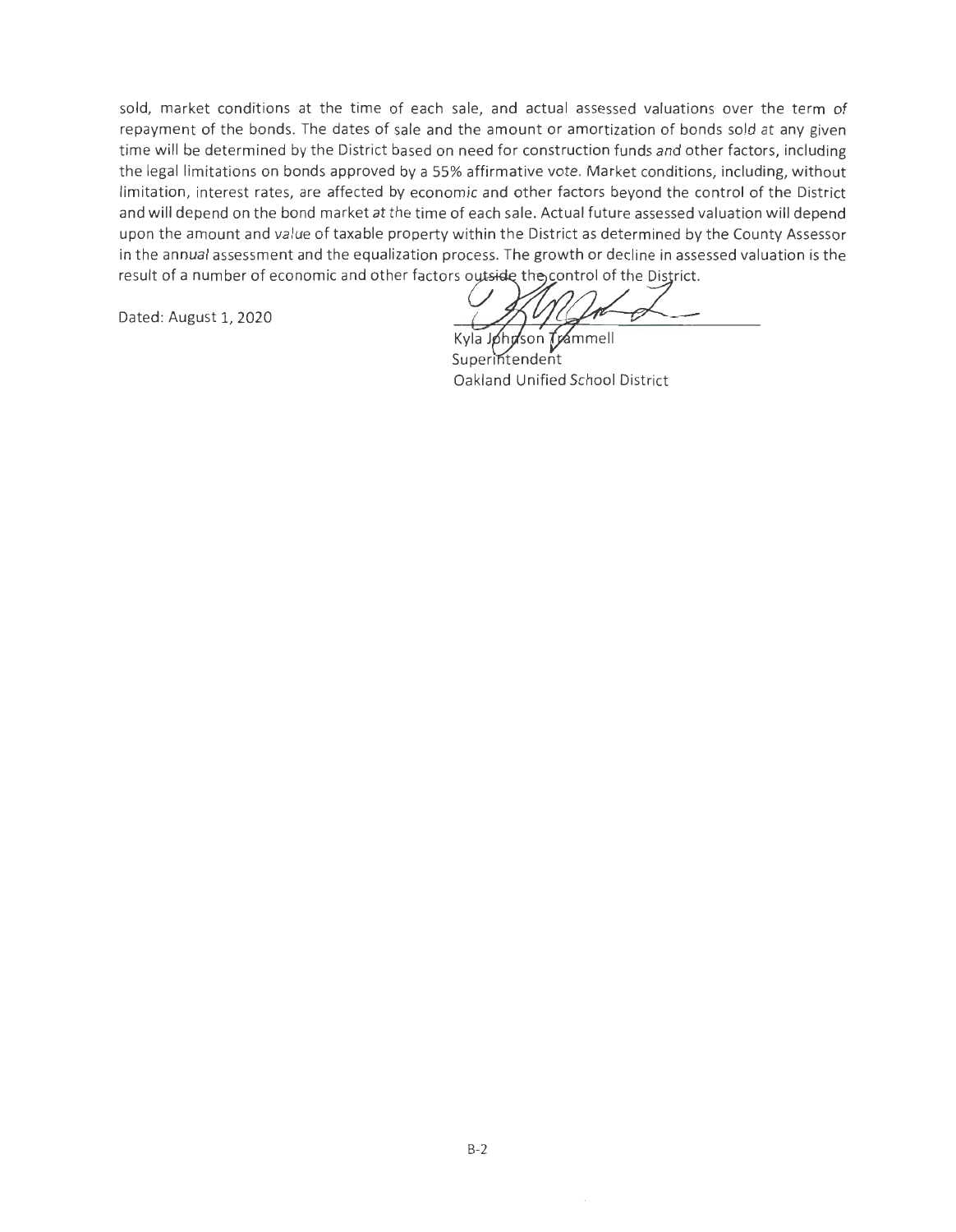I, Kyla Johnson-Trammell, Secretary of the Board of Education of the Oakland Unified School District, County of Alameda, California, hereby certify as follows :

The attached is a full, true and correct copy of a resolution duly adopted at a special meeting of the Board of Education of the District duly and properly held in accordance with applicable state law as modified, particularly by Executive Order No. N-29-20, on August 1, 2020, and entered in the minutes thereof, of which meeting all of the members of the Board of Education had due notice and at which a quorum thereof was present. The resolution was adopted by the following vote:

AYES: Aimee Eng, Jumoke Hinton Hodge, Gary Yee, Roseann Torres, James Harris, President Jody London

NOES: None

ABSTAIN: None

ABSENT: Vice President Shanthi Gonzales

An agenda of the meeting was posted in accordance with applicable state law as modified, particularly by Executive Order No. N-29-20, and a brief description of the adopted resolution appeared on the agenda . A copy of the agenda is attached hereto. The resolution has not been amended, modified or rescinded since the date of its adoption, and the same is now in full force and effect.

WITNESSED on this 1<sup>st</sup> day of August, 2020.



**AUG** O 3 2020

**Reg. of Voters** 

*<u>Administration</u>* 

via Johnson Arammell Secretary of the Board of Education Oakland Unified School District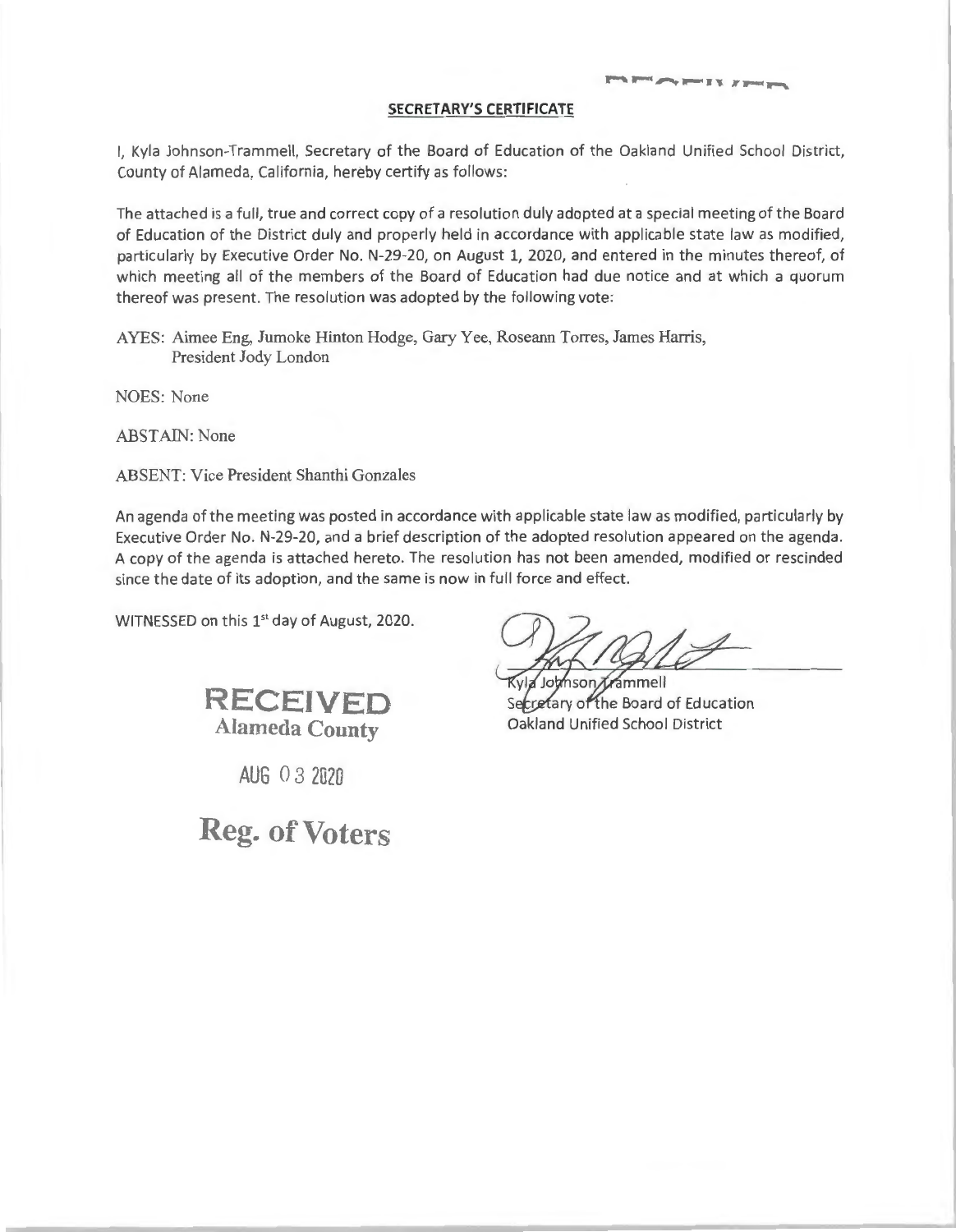# **Oakland Unified School District**

Board of Education 1000 Broadway, Suite 300 Oakland, CA 94607-4033 (510) 879-8199 Voice (510) 879-2299 eFax (510) 879-2300 eTTYITDD boe@ousd.org E-Mail http://www.ousd.org



# **R.ECEIVED Alan1eda County**

AUG O 3 2020

Reg. of Voter

#### ACCESSIBILITY OF AGENDA AND AGENDA MATERIALS

Agenda and agenda materials are accessible at http://www.ousd.org or from any computer terminal in the Offices of the Board of Education and Superintendent, 1000 Broadway, Suite 300, Oakland, CA 94607-4099

#### AMERICANS WITH DISABILITIES ACT COMPLIANCE AND LANGUAGE SERVICES

Individuals requiring interpretation or translation services or a reasonable accommodation to participate in meetings should notify the Office of the Board of Education seventy-two (72) hours prior to the meeting at either (510)879-8199(VM); or boe@ousd.org {E-Mail}; or (510) 879-2300 (eTTY/TDDl: or (510) 879-2299 (eFax).

## **Meeting Agenda Long** - **Final**

**Saturday, August 1, 2020** 

**9:15 AM** 

**Special Meeting** 

**INTERNET STREAMED** - **VIA ZOOM AND GRANICUS LIVE MANAGER; KOOL-TV (Cable Channel 27); 28 DE ABRIL SUR 5 SAN ANTONIO, 37750 SAN MIGUEL DE ALLENDE, GUANAJUATO, MEXICO Board of Education** 

President Jody London Vice President Shanthi Gonzales Directors: Jumoke Hinton Hodge, Gary Yee, Roseann Torres, James Harris, Aimee Eng Student Directors: (Vacancy), (Vacancy) Staff: Kyla Johnson-Trammell, Superintendent & Secretary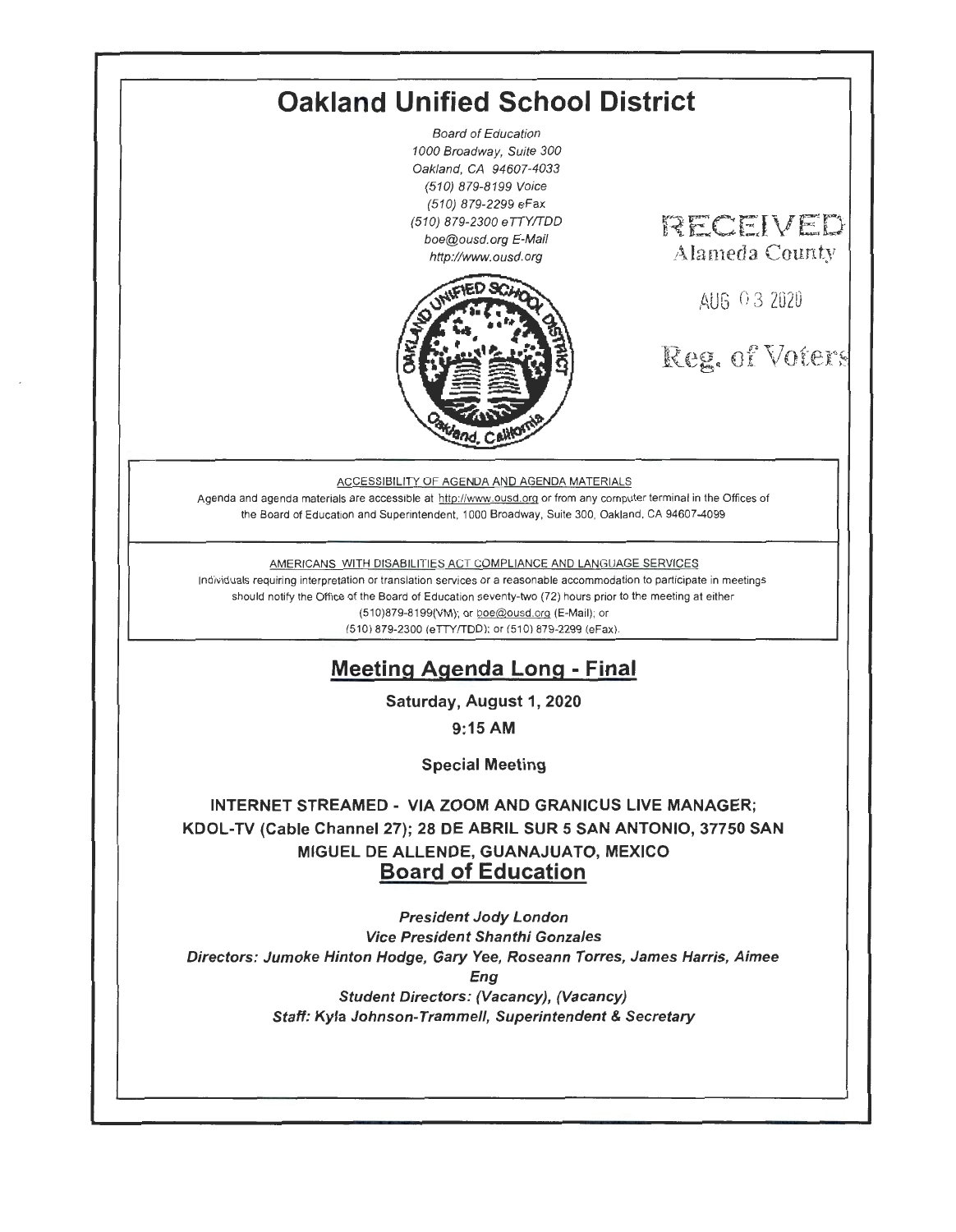LEY CUMPLIMIENTO PARA AMERICANOS CON OISCAPACIDADES Y SERVICIO OE IDIOMAS Personas que requieran servicios de traducción o interpretación o facilidades razonables para participar en juntas deberán notificar a la Oficina de la Mesa Directiva de Educación setenta y dos (72) horas antes de la junta ya sea al (510)879-8199(VM); o boe@ousd.org (E-Mail); o (510) 879-2300 (eTTYITDD); o (510) 879-2299 (eFax).

#### 美国残障人士法案僚创遵守及語言服務

個别人士需要俸課及翻課服務或有合理安排去參與會議的應該在舉行會議之前的七十二 (72) 小時通知教育奏員 **令 = 靖致奄(<u>510)879-8199</u> (留言:;或 <u>boe@ousd.or</u>g (奄郵);或(510) 879-2300</u> (奄子文宇奄話 聽障專用奄信<br>設備(eTTY/TDD));或(510) 879-2299 (奄子國文傳真 'eFax) ) =** 

TUÂN HÀNH ĐAO LUÂT NGƯỜI MỸ KHUYẾT TẤT VÀ DICH THUẤT

Những người nào cần thông ngôn hay phiên dịch hay một sắp xếp hợp lý nào để tham gia các buổi họp phải thông báo Văn phòng của Hội đồng Giáo dục bảy mươi hai (72) tiếng đồng hồ trước buổi họp, số điện thoại (510)879-8199 (VM); hay la boe@ousd.org (E-Mail); hay la (510) 879-2300 (eTTY/TDD); hay la so (510) 879-2299 (eFax).

## សេវាបកប្រែភាសា និងការអនុលោមតាមច្បាប់ជនជាតិអាមេរិកាំងពិការ

ijnW11f eruy~ iffi mutiuntfph lhll\al ru\!] rum~ ytn ruimmfj~fi'i~ 'QHi im m1 ~\:.i r1.m.5y~: tufl§rutm~tu~fi~:1 មយ ដើម្បីចលរមកងកិច្ចប្រជុំនានានោះ ត្រូវផ្តល់ងំណឹងទៅកាន់ទីការិយាល័យនៃក្រុមបើក្សាអប់រំ ឱ្យបានចិតសិបពី (72) ម៉ោង ម្មនកិច្ចប្រជុំ តាមរយៈទូរស័ព្ទ:លេខ (510) 879-8199 ឬតាមរយៈអ៊ីមែល <u>boe@ousd.org</u> ឬទូរស័ព្ទ eTTY/TDD លេខ (510) 879-23(X) び 5102 (510) 879-22999

الامتثال لقتون الأمر يكين نو ي الإعاقات (ADA) وتوفير الخدمات اللغوية من يحتاج إلى خنمات الترجمة المكتوبة أو خنمات اقرجمة الفورية أو الترتيبات التيسيرية المعفرلة لكي يساهم في الإجتماعات فالمرجو -..;, JJ6J'/1 *V.'*  boe@ousd.org -~1 . I':! · .11 • 41.... '-~ "I . U. <sup>~</sup> I.... (72) . ,· .... l -•1- ~11 i l <sup>~</sup> ¢,'.)I.,\~ . - ..,,-y 1.->8 - *y.'-* . f 1-r.' <sup>~</sup>. ..- *<sup>J</sup>*• . ... .• ~Jfl, I \_\_,.&ill :~ IJ ~ .....il+ll :\_;~ ~I  $510.879.2299$   $510.879.2300$   $510.879.8199$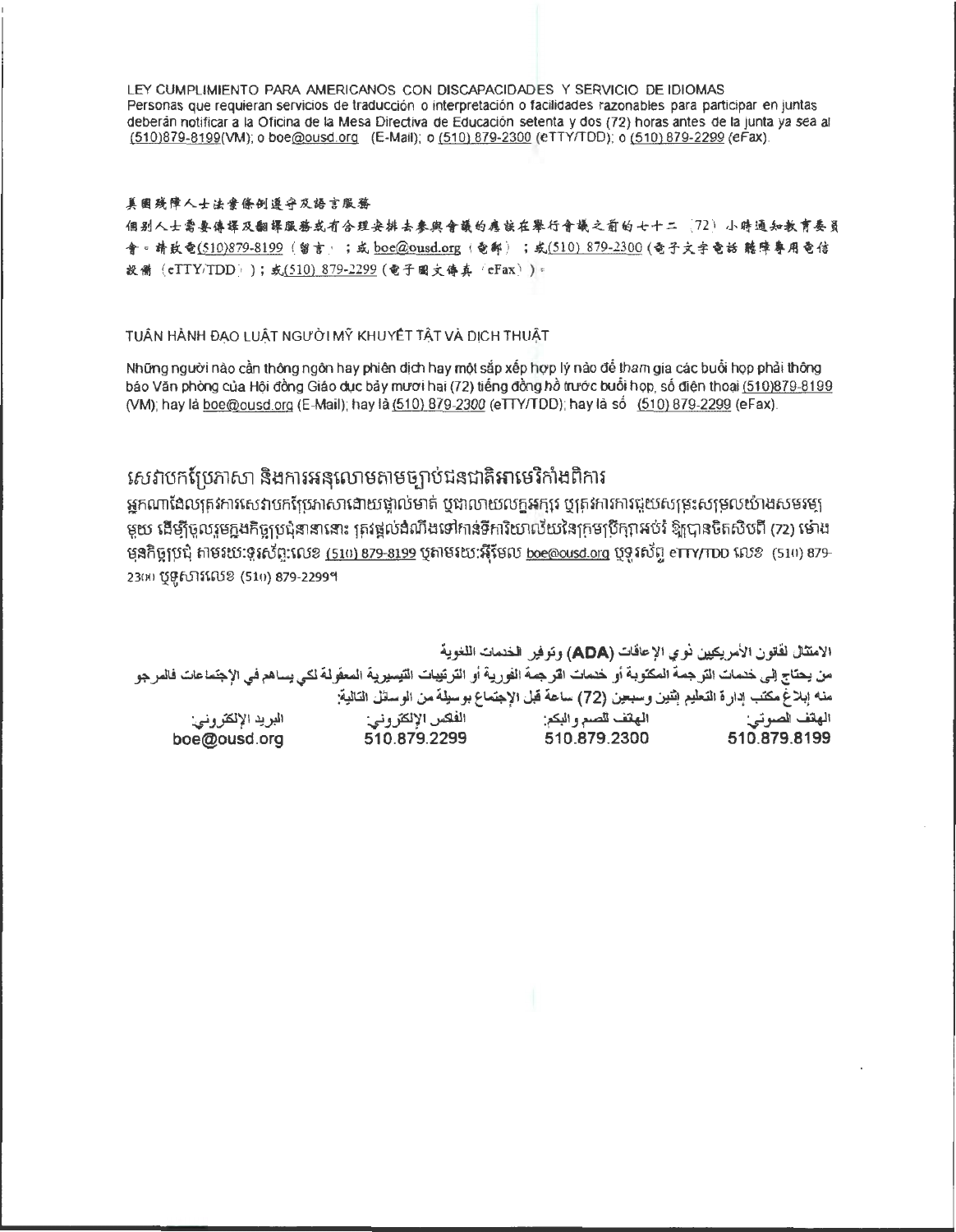## **NOTICE - COVID-19 PUBLIC HEALTH EMERGENCY BOARD MEMBERS TO ATTEND VIRTUALLY**

*Pursuant to the Governor's Executive Order Nos. N-25-20 and N-29-20, members of the Board of Education, as well as the Superintendent or designee and other designated staff, will join the meeting via phone/video conference and no teleconference locations need be posted.* 

*•To view the meeting by Zoom video conference, please click on LINK at the Noticed meeting time. Instructions on how to join a meeting by video conference are available at: https:// support.zoom. us/hc/en-us/articles/2013 62193-Joinin g-a-Meeting.* 

*•To listen to the meeting by phone, please call at the Noticed meeting time (669) 900-9128, then enter Webinar ID 849 5732 4204, then press* "#". *If asked/or a participant id or code, press* #. *Instructions on how to join a meeting by phone are available at: https://support.zoom.us/hclen-us/articles/201362663-Joinin g-a-meeting-by-phone.* 

*•To view the Noticed meeting from the District's Home Page* - *Upcoming Events & Live Meeting Video, select the meeting name and click on the "In Progress" link under Video or go to the Legislative Information Center (under Board of Education on Home Page)>Calendar Tab> Calendar> Today> Board of Education> "In Progress" link under Video.*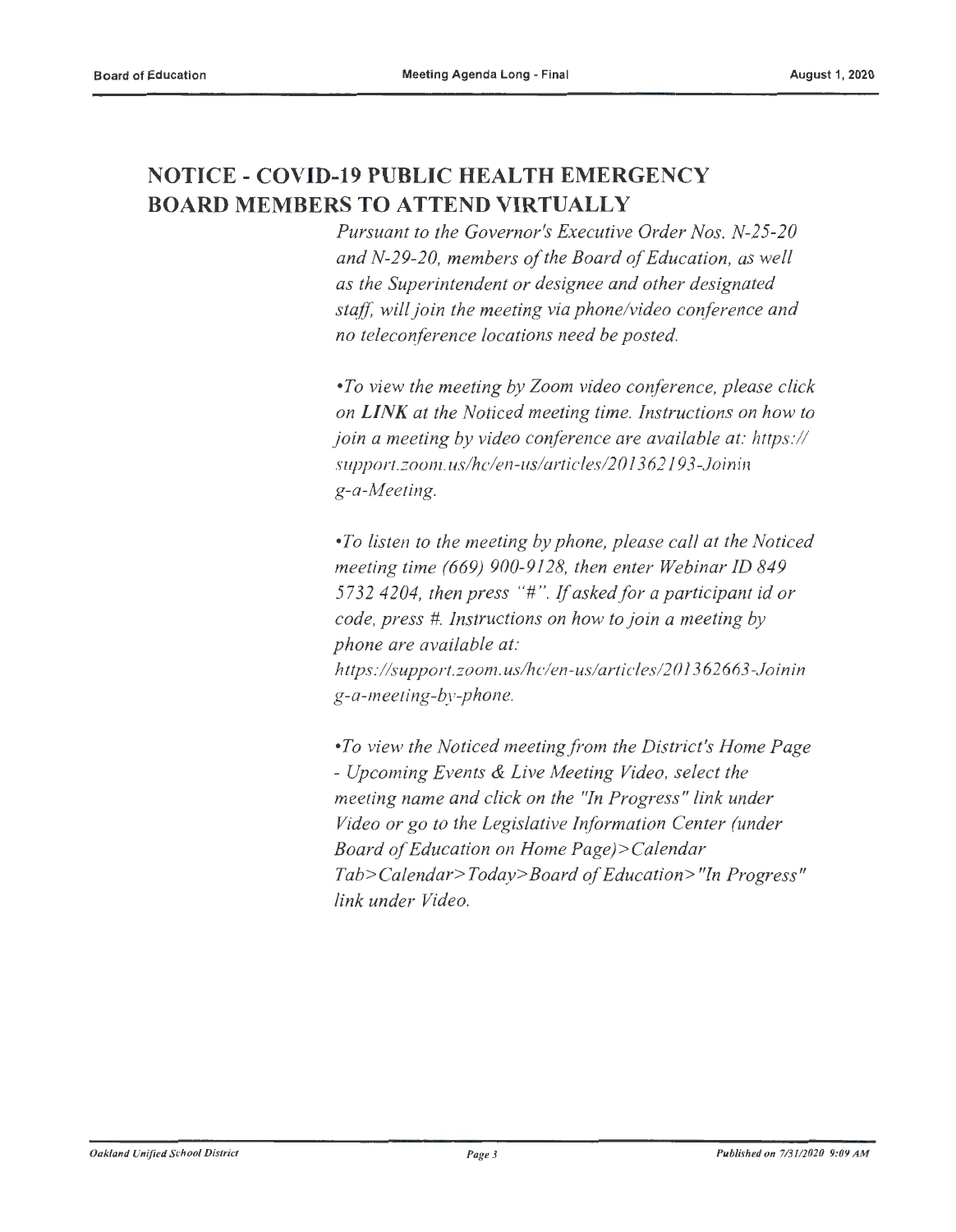## **NOTICE - COVID-19 PUBLIC HEALTH EMERGENCY PUBLIC COMMENT@ THIS VIRTUAL MEETING**

*There are three ways to make public comment within the time allotted for public comment on an eligible Agenda item.* 

*•To comment by Zoom video conference, click the "Raise Your Hand " button to request to speak when Public Comment is being taken on the eligible Agenda item. You will be called on (by the name you logged in with), unmuted and allowed to make public comment. After the allotted time, you will then be re-muted. Instructions on how to "Raise Your Hand " is available at:*  https://support.zoom.us/hc/en-us/articles/205566129-Raise-*H and-In-Webinar.* 

*•To comment by phone, press "\*9" to "Raise Your Hand " to request to speak when Public Comment is being taken on the eligible Agenda Item. You will be called on (by the Area Code and the last three digits of your phone number), unmuted and allowed to make public comment. After the allotted time, you will then be re-muted. Instructions of how to raise your hand by phone are available at: https:llsupport.zoom.us/hc/en-uslarticles/201362663-Joinin g-a-meeting-by-phone.* 

• *eComment. To make a written comment, before or while a meeting is "In Progress, "from the District's Home Page* - *Upcoming Events & Live Meeting Video, select the meeting name and click on the "eComment" link or go to the Legislative Information Center (under Board of Education on Home Page)>Calendar Tab>Calendar>Today>Board of Education> "eComment". Or click eComment in bold herein. Written comments made on an eligible Agenda item, upon clicking of the Submit Button, are immediately sent via email to all members of the legislative body and key staff supporting the legislative body. Each eComment is a*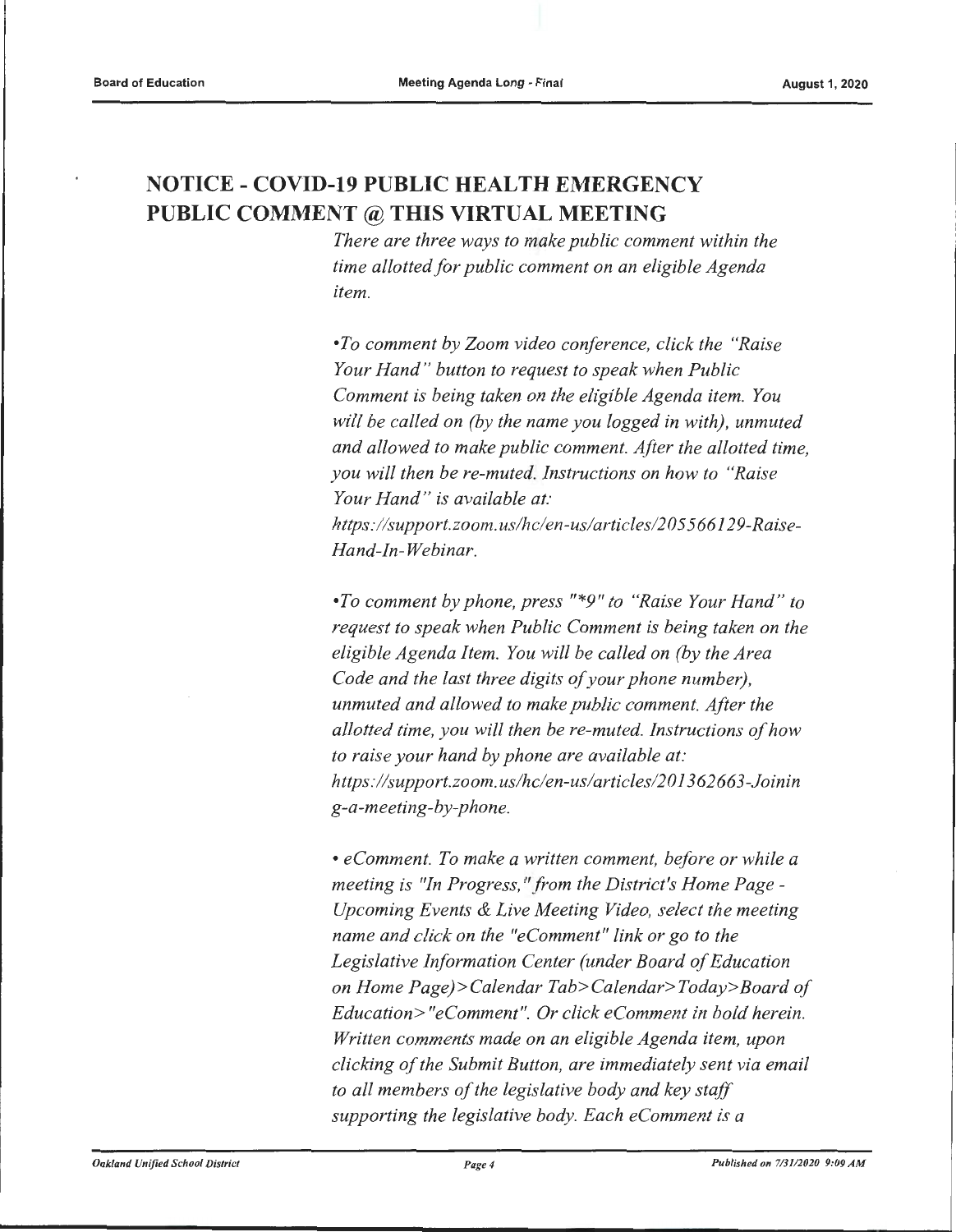*Public Record.* 

## **MEETING RULES OF ENGAGEMENT**

- □ *Five (5) minute speaking limit for Board Members*
- □ *No mingling with the audience*
- □ *Address comments to other Board Members*
- □ *Focus on agenda items*
- □ *Don't repeat what's been said*
- □ *Always be respectful*
- □ *No interruptions*
- □ *Enforce norms*
- □ *Model desired behavior*

### **MEETING PROCEDURES**

*All Governing Board meetings shall begin on time and shall be guided by an Agenda prepared in accordance with Board By laws and posted and distributed in accordance with the Ralph M. Brown Act (open meeting requirements) and other applicable laws.* 

## **A. Call To Order**

### **B. Roll Call**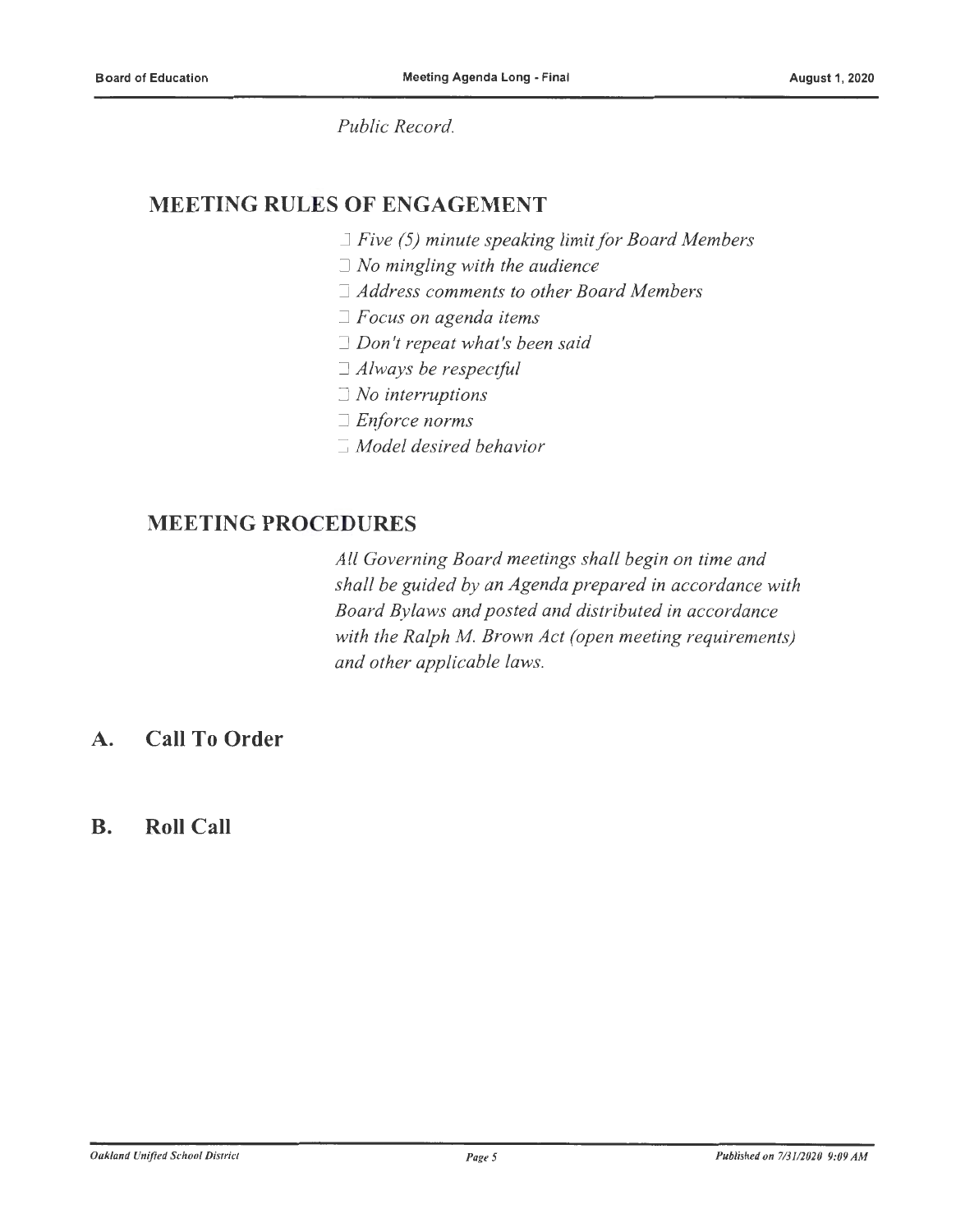図圖

### **C. Adoption of General Consent Report**

*"Adoption of the General Consent Report" means that all items appearing on the Agenda under this topic are approved in one motion unless a Board Member requests that an item be removed and voted on separately or otherwise acted upon. Generally, these items are routine in nature, and are acted upon in one motion to conserve time and permit focus on other-than-routine items on the Agenda. An item on the General Consent Report which a Member has requested be removed, shall be removed, without debate for separate consideration and vote or other disposition. All items remaining on the General Consent Report, thereafter, shall be adopted in a single motion.* 

#### **20-1399 Collective Bargaining Agreement Between the District and United Administrators of Oakland Schools (UAOS)**

Adoption by the Board of Education of Tentative Agreement, as Agreement Between District and United Administrators of Oakland Schools (UAOS), representing Certificated and Classified Administrators, for the period July 1, 2019 through June 30, 2022, which includes a 5% on-going salary increase for unit non-retirees effective July 1, 2020, a 5% salary increase effective January 1, 2020 for unit employees at time of UAOS ratification who retire on or before June 30, 2020 and bonuses, as described therein.

*Attachments:* 20-1399 Collective Bargaining Agreement Between the District and United Administrators of Oakland Schools (UAOS) (8/1/2020)

### *Legislative History*

6/29/20 Board of Education Withdrawn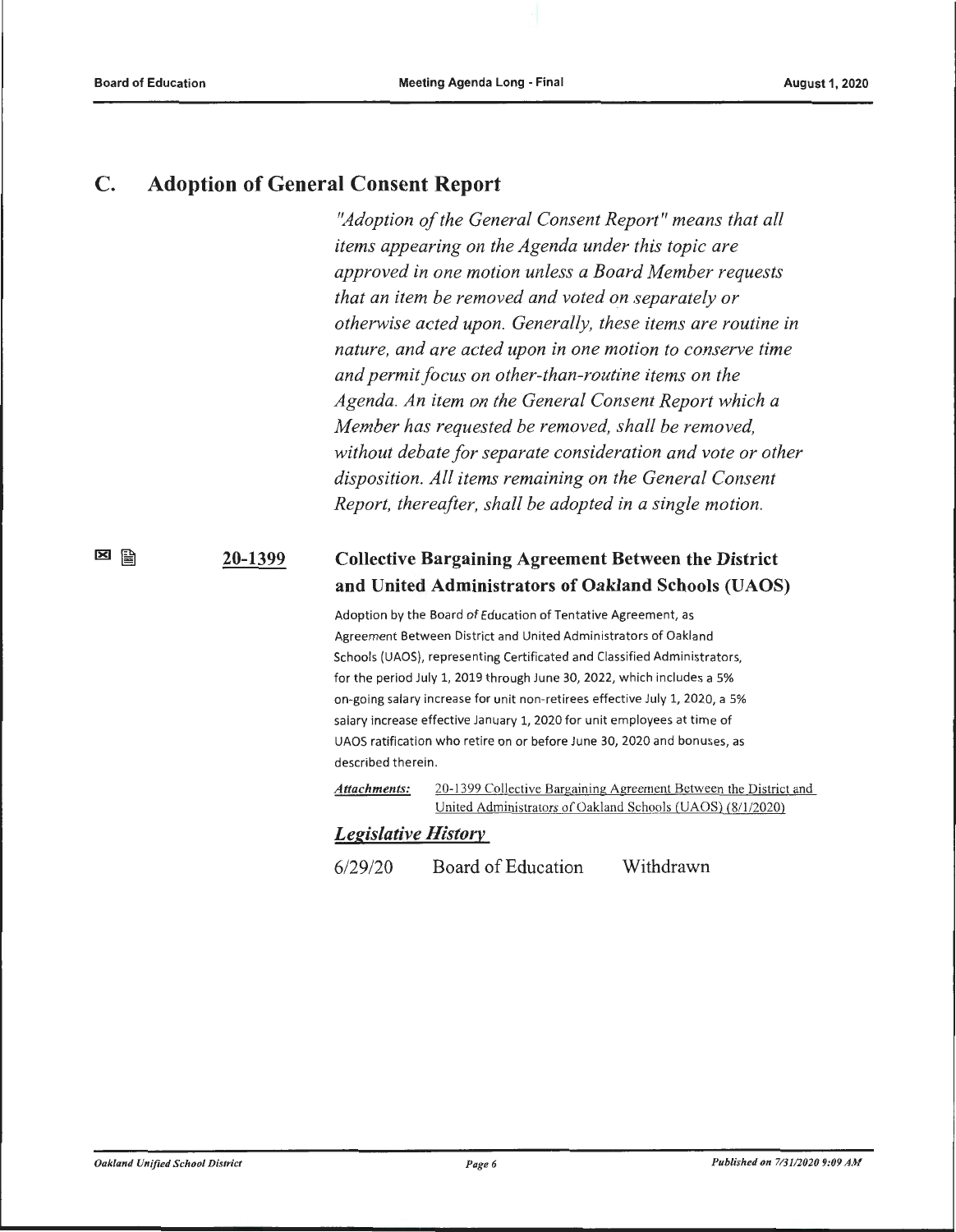| ⊠<br>B  | 20-1400 | <b>Salary Adjustment - Unrepresented Employees,</b>                                                                                                                                                                                                                                                                                   |                                                                                                                                      |  |
|---------|---------|---------------------------------------------------------------------------------------------------------------------------------------------------------------------------------------------------------------------------------------------------------------------------------------------------------------------------------------|--------------------------------------------------------------------------------------------------------------------------------------|--|
|         |         | <b>Confidential Employees and Employees With Contracts</b>                                                                                                                                                                                                                                                                            |                                                                                                                                      |  |
|         |         |                                                                                                                                                                                                                                                                                                                                       | - Effective July 1, 2020                                                                                                             |  |
|         |         | Adoption by the Board of Education of Resolution No. 1920-0264 - Salary<br>Adjustment Effective July 1, 2020 For Unrepresented Employees,<br>Confidential Employees, and Employees With Employment Contracts, as<br>delineated herein, i.e., a 5% one-time off schedule increase and a 5%<br>ongoing increase effective July 1, 2020. |                                                                                                                                      |  |
|         |         | Attachments:                                                                                                                                                                                                                                                                                                                          | 20-1400 Salary Adjustment - Unrepresented Employees, Confidential<br>Employees and Employees With Contracts - Effective July 1, 2020 |  |
| 誾<br>[≍ | 20-1442 | <b>Collective Bargaining Agreement Between the District</b>                                                                                                                                                                                                                                                                           |                                                                                                                                      |  |
|         |         |                                                                                                                                                                                                                                                                                                                                       | and American Federation of State, County, and                                                                                        |  |
|         |         | <b>Municipal Employees (AFSCME), Local 257</b>                                                                                                                                                                                                                                                                                        |                                                                                                                                      |  |
|         |         |                                                                                                                                                                                                                                                                                                                                       | Adoption by the Board of Education of Tentative Agreement, as                                                                        |  |
|         |         |                                                                                                                                                                                                                                                                                                                                       | Agreement Between District and American Federation of State, County,                                                                 |  |
|         |         |                                                                                                                                                                                                                                                                                                                                       | and Municipal Employees (AFSCME), Local 257, representing custodians,                                                                |  |
|         |         |                                                                                                                                                                                                                                                                                                                                       | paraeducators, food services assistants, and 504 Techs, for the period July                                                          |  |
|         |         | 1, 2019 through June 30, 2022, which includes a 5% on-going salary                                                                                                                                                                                                                                                                    |                                                                                                                                      |  |
|         |         | increase effective July 1, 2020, bonuses and other provisions, as stated                                                                                                                                                                                                                                                              |                                                                                                                                      |  |
|         |         | therein.                                                                                                                                                                                                                                                                                                                              |                                                                                                                                      |  |
|         |         | Attachments:                                                                                                                                                                                                                                                                                                                          | 20-1442 Collective Bargaining Agreement Between the District and<br>American Federation of State, County, and Municipal Employees    |  |

## **D. Unfinished Business**

**20-1474** 

図

## **Oakland Unified School District - Call of Election** - **School Facilities General Obligation (GOB) Bond** - **November 3, 2020 General Election (Revision)**

(AFSCME), Local 257

Adoption by the Board of Education of Resolution No. 2021-000lA - Ordering A School Bond Election\*, and Authorizing Necessary Actions In Connection Therewith {November 3, 2020) (Revision).

<sup>\*4/5</sup> vote required.

*Attachments:* 20-1474 Oakland Unified School District - Call of Election - School Facilities General Obligation (GOB) Bond - November 3. 2020 General Election (Revision)